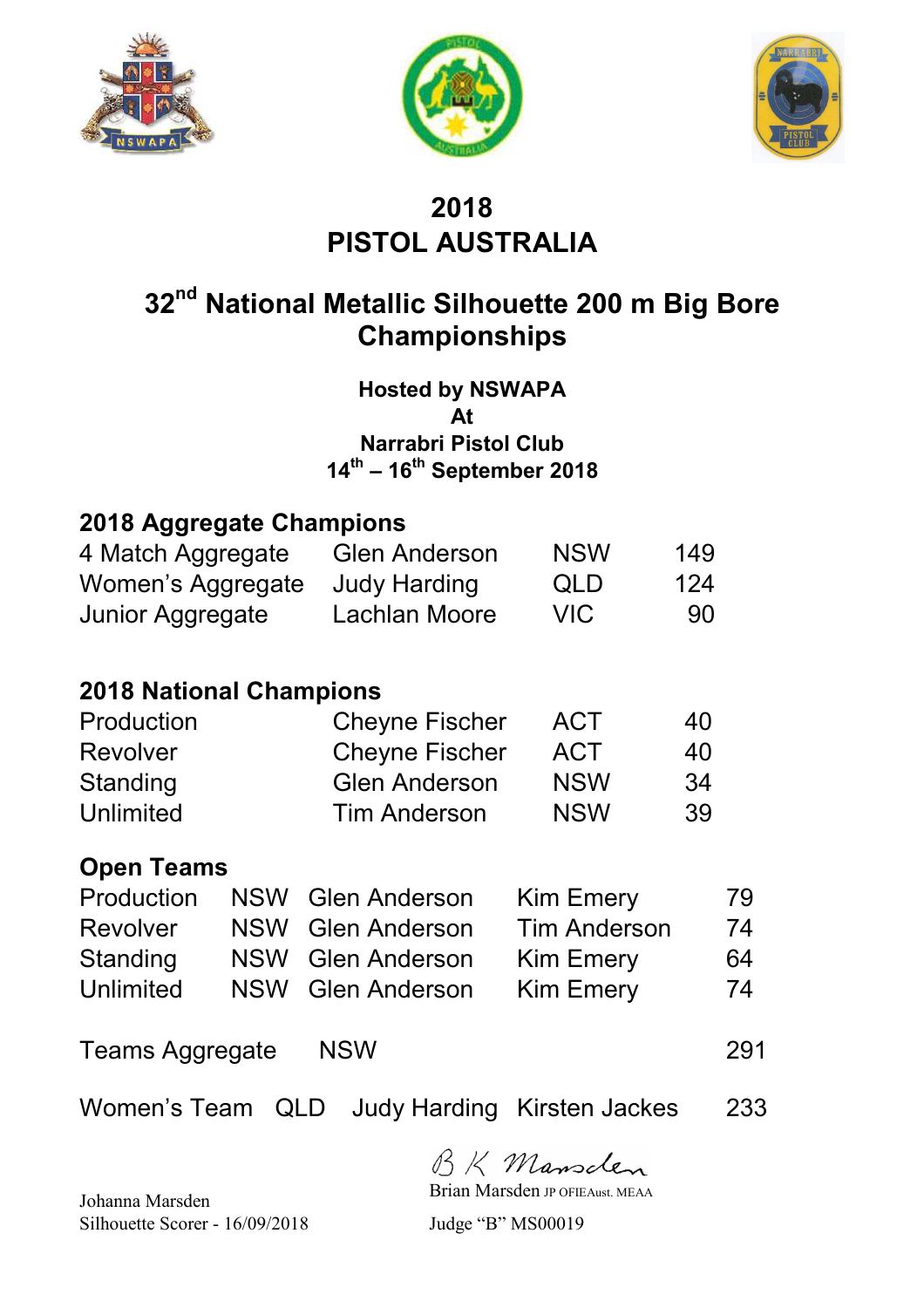# **200m Open Aggregate**

| <b>Aggregate</b> | <b>Top Surname</b> | <b>Name</b>  | <b>Club</b>         | <b>Stand</b><br>Prod<br><b>Rev</b> |    | Unlim            |             |
|------------------|--------------------|--------------|---------------------|------------------------------------|----|------------------|-------------|
| 149              | Anderson           | Glen         | <b>Inverell RSM</b> | 40                                 | 37 | 34               | 38          |
| 144              | Emery              | Kim          | Mt Lindesay         | 39                                 | 39 | 30               | 36          |
| 137              | Arden              | Michael      | Euroa               | 39                                 | 40 | 24               | 34          |
| 137              | Anderson           | Tim          | Narrabri            | 40                                 | 37 | 21               | 39          |
| 134              | Dewsbury           | David        | Narrabri            | 40                                 | 36 | 25               | 33          |
| 133              | Harding            | John         | Metropolitan PSQ    | 40                                 | 34 | 25               | 34          |
| 132              | Fischer            | Cheyne       | <b>SSPC ACT</b>     | 40                                 | 40 | 17               | 35          |
| 132              | Anderson           | Jason        | Narrabri            | 37                                 | 39 | 20               | 36          |
| 127              | Blayden            | Richard      | Metropolitan PSQ    | 37                                 | 39 | 22               | 29          |
| 125              | <b>Rigby</b>       | Keith        | Merriganowry        | 37                                 | 38 | 25               | 25          |
| 124              | Harding            | Judy         | Toogoolawah         | 37                                 | 33 | 23               | 31          |
| 122              | Davey              | Tim          | Manilla             | 40                                 | 33 | 18               | 31          |
| 120              | Davey              | Jake         | Manilla             | 40                                 | 33 | 22               | 25          |
| 119              | Williams           | Philip       | Mt. Lindesay        | 36                                 | 34 | 21               | 28          |
| 118              | Edwards            | Geoff        | Thelmore            | 33                                 | 36 | 19               | 30          |
| 115              | Kennington         | Peter        | Metropolitan PSQ    | 33                                 | 32 | 18               | 32          |
| 113              | Ford               | Jack         | Narrabri            | 32                                 | 34 | 17               | 30          |
| 113              | Dawson             | Greg         | Armidale            | 36                                 | 33 | 20               | 24          |
| 113              | Marsden            | <b>Brian</b> | Newcastle           | 32                                 | 30 | 24               | 27          |
| 109              | Jackes             | Kirsten      | Metropolitan PSQ    | 33                                 | 33 | 12               | 31          |
| 107              | Ellem              | Neville      | Newcastle           | 32                                 | 32 | 15               | 28          |
| 105              | Rossetto           | Gianni       | Rockhampton         | 36                                 | 27 | 14               | 28          |
| 105              | Wilkins            | Paul         | Narrabri            | 29                                 | 32 | 16               | 28          |
| 104              | Stanfield          | Frank        | Metropolitan PSQ    | 32                                 | 27 | 17               | 28          |
| 103              | Gill               | Barry        | Rockhampton         | 26                                 | 33 | 14               | 30          |
| 94               | Day                | <b>Brian</b> | Toogoolawah         | 35                                 | 28 | 10               | 21          |
| 94               | <b>Broch</b>       | Lucy         | Merriganowry        | 27                                 | 27 | 14               | 26          |
| 90               | Moore              | Lachlan      | Yarra               | 33                                 | 15 | 13               | 29          |
| 86               | Robinson           | John         | Newcastle           | 26                                 | 33 | $\boldsymbol{9}$ | 18          |
| 85               | Ledger             | Drew         | Metropolitan PSQ    | 31                                 | 32 | 5                | 17          |
| 84               | Archibald          | Carmel       | Armidale            | 30                                 | 22 | 16               | 16          |
| 74               | Robinson           | Matt         | Newcastle           | 21                                 | 26 | 17               | 10          |
| 69               | Howitt             | Paul         | Newcastle           | 29                                 | 16 | 10               | 14          |
| 69               | Pavlou             | Andy         | Port Macquarie      | 21                                 | 18 | 11               | 19          |
| 68               | Moore              | James        | Yarra               | 34                                 | 21 | 13               | $\mathbf 0$ |
| 58               | Parsons            | Darren       | Newcastle           | 19                                 | 28 | 11               | $\pmb{0}$   |
| 57               | Jones              | Paul         | Newcastle           | 0                                  | 29 | 14               | 14          |
| 53               | Roberts            | <b>Derek</b> | Newcastle           | 13                                 | 13 | 15               | 12          |
| 52               | Chappell           | John         | Port Macquarie      | 18                                 | 18 | 10               | 6           |
| 49               | Emerson            | Gary         | Newcastle           | 16                                 | 14 | 10               | 9           |
| 37               | Cutler             | <b>Brian</b> | Port Macquarie      | 15                                 | 10 | $\overline{2}$   | 10          |
| 29               | Andrews            | Ray          | Cockburn            | $\pmb{0}$                          | 13 | 16               | 0           |

# **200m Womens Aggregate**

| <b>Aggregate Top</b> | Surname      | Name    | Club         | Prod | Rev | Stand | ∐nlim |
|----------------------|--------------|---------|--------------|------|-----|-------|-------|
| 124                  | Harding      | Judy    | Toogoolawah  | 37   | 33  | 23    | 31    |
| 109                  | Jackes       | Kirsten | Metropolitan | 33   | 33  | 12    | 31    |
| 94                   | <b>Broch</b> | Lucy    | Merriganowry | 27   | 27  | 14    | 26    |
| 84                   | Archibald    | Carmel  | Armidale     | 30   | 22  | 16    | 16    |

# **200m Juniors Aggregate**

| <b>Aggregate Top Surname</b> Name |                     | - Club |    |    | Prod Rev Stand Unlim |    |
|-----------------------------------|---------------------|--------|----|----|----------------------|----|
| 90                                | Moore Lachlan Yarra |        | 33 | 15 | $\overline{13}$      | 29 |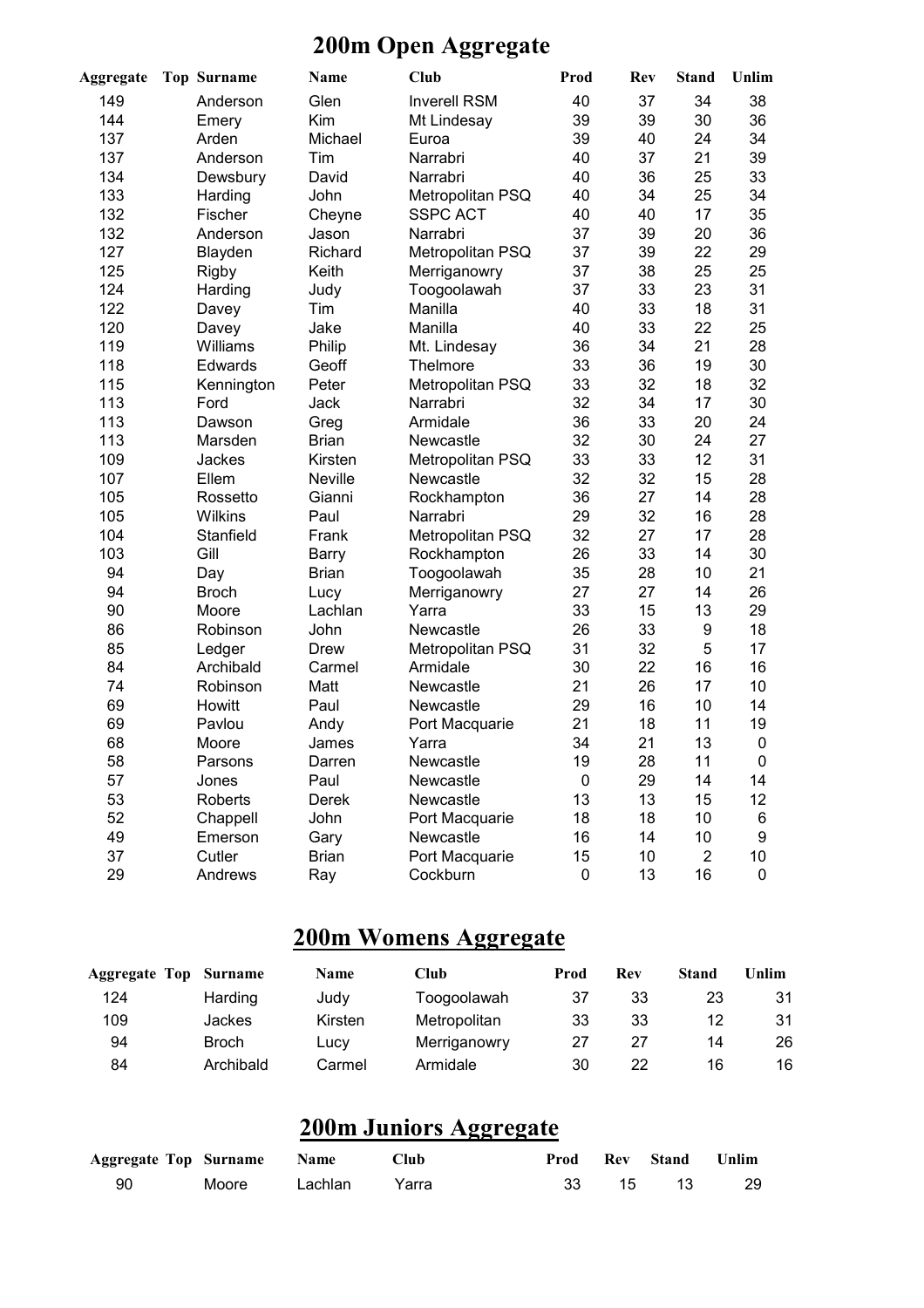| Name         | Surname        | Club                 |            | Grade Grade | <b>Total</b> | <b>Top</b>     |                |                 | Chic Pig Turk Ram |                |
|--------------|----------------|----------------------|------------|-------------|--------------|----------------|----------------|-----------------|-------------------|----------------|
| Cheyne       | Fischer        | <b>SSPC ACT</b>      | <b>INT</b> |             | 40           | $\mathbf{1}$   | 10             | 10              | 10                | 10             |
| Tim          | Anderson       | Narrabri             | <b>INT</b> |             | 40           | 2              | 10             | 10              | 10                | 10             |
| David        | Dewsbury       | Narrabri             | <b>INT</b> |             | 40           | 3              | 10             | 10              | 10                | 10             |
| Glen         | Anderson       | <b>Inverell RSM</b>  | <b>INT</b> |             | 40           | $\overline{4}$ | 10             | 10              | 10                | 10             |
| Jake         | Davey          | Manilla              | <b>INT</b> |             | 40           | 5              | 10             | 10              | 10                | 10             |
| John         | Harding        | Metropolitan PSQ     | <b>INT</b> |             | 40           | 6              | 10             | 10              | 10                | 10             |
| Tim          | Davey          | Manilla              | <b>INT</b> |             | 40           | $\overline{7}$ | 10             | 10              | 10                | 10             |
| Kim          | Emery          | Mt Lindesay          | <b>INT</b> |             | 39           |                | 10             | 10              | 9                 | 10             |
| Michael      | Arden          | Euroa                | <b>INT</b> |             | 39           |                | 10             | 10              | 10                | 9              |
| Jason        | Anderson       | Narrabri             | <b>INT</b> |             | 37           |                | 10             | 10              | 7                 | 10             |
| Judy         | Harding        | Toogoolawah          | <b>INT</b> |             | 37           |                | 10             | 10              | 8                 | 9              |
| Richard      | Blayden        | Metropolitan PSQ     | <b>INT</b> |             | 37           |                | 10             | 10              | 9                 | 8              |
| Keith        | <b>Rigby</b>   | Merriganowry         | <b>INT</b> |             | 37           |                | 10             | 10              | 9                 | 8              |
| Gianni       | Rossetto       | Rockhampton          | <b>AAA</b> |             | 36           |                | 9              | 9               | 8                 | 10             |
| Greg         | Dawson         | Armidale             | <b>AAA</b> |             | 36           |                | 10             | 9               | $\overline{7}$    | 10             |
| Philip       | Williams       | Mt. Lindesay         | <b>INT</b> |             | 36           |                | 10             | 10              | 9                 | $\overline{7}$ |
| <b>Brian</b> | Day            | Toogoolawah          | AAA        |             | 35           |                | 10             | 9               | 8                 | 8              |
| James        | Moore          | Yarra                | <b>AAA</b> |             | 34           |                | 10             | 10              | $\overline{7}$    | $\overline{7}$ |
| Lachlan      | Moore          | Yarra                | AA         |             | 33           |                | 6              | 10              | 7                 | 10             |
| Kirsten      | Jackes         | Metropolitan PSQ     | <b>INT</b> |             | 33           |                | 9              | 9               | 6                 | 9              |
| Peter        | Kennington     | Metropolitan PSQ AAA |            |             | 33           |                | $\overline{7}$ | 10              | 10                | 6              |
| Geoff        | <b>Edwards</b> | Thelmore             | <b>AAA</b> |             | 33           |                | 10             | 10              | 8                 | 5              |
| Frank        | Stanfield      | Metropolitan PSQ AA  |            |             | 32           |                | 8              | 9               | 7                 | 8              |
| <b>Brian</b> | Marsden        | Newcastle            | AAA        |             | 32           |                | 9              | 10              | 5                 | 8              |
| Neville      | Ellem          | Newcastle            | <b>INT</b> |             | 32           |                | 8              | 10 <sup>°</sup> | $\overline{7}$    | $\overline{7}$ |
| Jack         | Ford           | Narrabri             | AAA        |             | 32           |                | 10             | 10              | 6                 | 6              |
| Drew         | Ledger         | Metropolitan PSQ AA  |            |             | 31           |                | 9              | 7               | 6                 | 9              |
| Carmel       | Archibald      | Armidale             | AA         |             | 30           |                | 10             | 9               | 7                 | 4              |
| Paul         | Howitt         | Newcastle            | A          |             | 29           |                | 9              | 8               | 6                 | 6              |
| Paul         | <b>Wilkins</b> | Narrabri             | <b>INT</b> |             | 29           |                | 10             | 9               | 5                 | 5              |
| Lucy         | <b>Broch</b>   | Merriganowry         | AAA        |             | 27           |                | 10             | 9               | 3                 | 5              |
| John         | Robinson       | Newcastle            | AAA        |             | 26           |                | $\overline{7}$ | 8               | 5                 | 6              |
| Barry        | Gill           | Rockhampton          | AAA        |             | 26           |                | $\overline{7}$ | 9               | 8                 | 2              |
| Matt         | Robinson       | Newcastle            | AA         |             | 21           |                | 8              | 6               | 3                 | 4              |
| Andy         | Pavlou         | Port Macquarie       | AAA        |             | 21           |                | 9              | 8               | 1                 | 3              |
| Darren       | Parsons        | Newcastle            | A          |             | 19           |                | 4              | 6               | 4                 | 5              |
| John         | Chappell       | Port Macquarie       | AA         |             | 18           |                | 7              | 4               | 4                 | 3              |
| Gary         | Emerson        | Newcastle            | B          |             | 16           |                | 9              | 6               | 1                 | 0              |
| <b>Brian</b> | Cutler         | Port Macquarie       | AA         |             | 15           |                | 3              | 5               | 3                 | 4              |
| Derek        | Roberts        | Newcastle            | В          |             | 13           |                | 6              | 4               | 3                 | 0              |

### **200m Production Off Gun**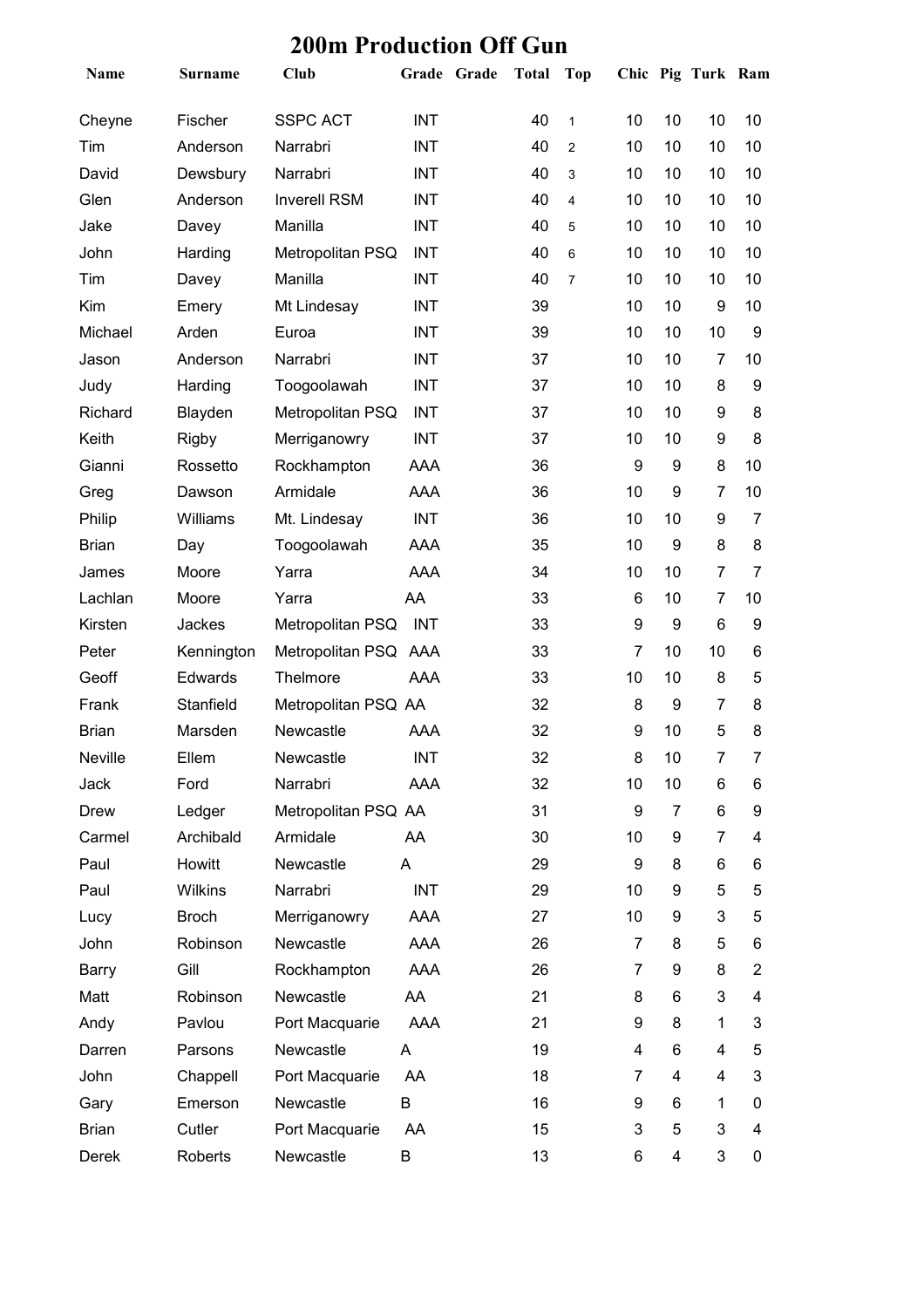| Name         | Surname      | Club                |            | Grade Grade | <b>Total</b> | <b>Top</b>     |    |                | Chic Pig Turk Ram |                |
|--------------|--------------|---------------------|------------|-------------|--------------|----------------|----|----------------|-------------------|----------------|
| Cheyne       | Fischer      | <b>SSPC ACT</b>     | <b>INT</b> |             | 40           | $\mathbf{1}$   | 10 | 10             | 10                | 10             |
| Michael      | Arden        | Euroa               | <b>INT</b> |             | 40           | $\overline{2}$ | 10 | 10             | 10                | 10             |
| Kim          | Emery        | Mt Lindesay         | <b>INT</b> |             | 39           | 3              | 10 | 10             | 10                | 9              |
| Jason        | Anderson     | Narrabri            | <b>AAA</b> |             | 39           | $\overline{4}$ | 10 | 9              | 10                | 10             |
| Richard      | Blayden      | Metropolitan        | <b>INT</b> |             | 39           | 5              | 10 | 10             | 10                | 9              |
| Keith        | Rigby        | Merriganowry        | <b>INT</b> |             | 38           |                | 9  | 10             | 9                 | 10             |
| Glen         | Anderson     | <b>Inverell RSM</b> | <b>INT</b> |             | 37           |                | 10 | 9              | 9                 | 9              |
| Tim          | Anderson     | Narrabri            | <b>INT</b> |             | 37           |                | 10 | 10             | 9                 | 8              |
| David        | Dewsbury     | Narrabri            | <b>INT</b> |             | 36           |                | 9  | 10             | 9                 | 8              |
| Geoff        | Edwards      | Thelmore            | <b>INT</b> |             | 36           |                | 10 | 10             | 10                | 6              |
| Jack         | Ford         | Narrabri            | <b>AAA</b> |             | 34           |                | 9  | 10             | 6                 | 9              |
| Philip       | Williams     | Mt. Lindesay        | <b>AAA</b> |             | 34           |                | 9  | 10             | 8                 | $\overline{7}$ |
| John         | Harding      | Metropolitan        | <b>INT</b> |             | 34           |                | 10 | 10             | 7                 | 7              |
| Jake         | Davey        | Manilla             | AA         |             | 33           |                | 10 | 9              | 5                 | 9              |
| Tim          | Davey        | Manilla             | <b>AAA</b> |             | 33           |                | 10 | 7              | 8                 | 8              |
| Judy         | Harding      | Toogoolawah         | <b>INT</b> |             | 33           |                | 10 | 8              | 7                 | 8              |
| Greg         | Dawson       | Armidale            | <b>AAA</b> |             | 33           |                | 9  | 10             | $\overline{7}$    | $\overline{7}$ |
| Barry        | Gill         | Rockhampton         | <b>AAA</b> |             | 33           |                | 10 | 9              | $\overline{7}$    | $\overline{7}$ |
| John         | Robinson     | Newcastle           | <b>AAA</b> |             | 33           |                | 8  | 10             | 9                 | 6              |
| Kirsten      | Jackes       | Metropolitan        | AA         |             | 33           |                | 10 | 10             | 7                 | 6              |
| Peter        | Kennington   | Metropolitan        | <b>AAA</b> |             | 32           |                | 7  | 8              | 8                 | 9              |
| Drew         | Ledger       | Metropolitan        | AA         |             | 32           |                | 9  | 9              | 6                 | 8              |
| Paul         | Wilkins      | Narrabri            | <b>AAA</b> |             | 32           |                | 10 | 8              | 9                 | 5              |
| Neville      | Ellem        | Newcastle           | <b>INT</b> |             | 32           |                | 9  | 10             | 8                 | 5              |
| <b>Brian</b> | Marsden      | Newcastle           | AAA        |             | 30           |                | 10 | 9              | 7                 | 4              |
| Paul         | Jones        | Newcastle           | AA         |             | 29           |                | 6  | 10             | 6                 | 7              |
| <b>Brian</b> | Day          | Toogoolawah         | AA         |             | 28           |                | 8  | 8              | 5                 | 7              |
| Darren       | Parsons      | Newcastle           | AA         |             | 28           |                | 8  | 9              | 6                 | 5              |
| Lucy         | <b>Broch</b> | Merriganowry        | AAA        |             | 27           |                | 9  | 8              | 5                 | 5              |
| Frank        | Stanfield    | Metropolitan        | AA         |             | 27           |                | 8  | 9              | $\overline{7}$    | 3              |
| Gianni       | Rossetto     | Rockhampton         | AA         |             | 27           |                | 10 | 9              | 6                 | $\overline{c}$ |
| Matt         | Robinson     | Newcastle           | A          |             | 26           |                | 8  | 8              | 6                 | 4              |
| Carmel       | Archibald    | Armidale            | B          |             | 22           |                | 7  | 8              | 5                 | 2              |
| James        | Moore        | Yarra               | AA         |             | 21           |                | 8  | 8              | 3                 | $\overline{2}$ |
| Andy         | Pavlou       | Port Macquarie      | AA         |             | 18           |                | 7  | 7              | $\mathbf{1}$      | 3              |
| John         | Chappell     | Port Macquarie      | A          |             | 18           |                | 6  | 7              | 3                 | $\overline{2}$ |
| Paul         | Howitt       | Newcastle           | A          |             | 16           |                | 5  | 6              | 2                 | 3              |
| Lachlan      | Moore        | Yarra               | A          |             | 15           |                | 10 | 0              | 3                 | $\overline{2}$ |
| Gary         | Emerson      | Newcastle           | B          |             | 14           |                | 8  | 5              | 0                 | 1              |
| Ray          | Andrews      | Cockburn            | B          |             | 13           |                | 4  | 2              | $\overline{2}$    | 5              |
| Derek        | Roberts      | Newcastle           | B          |             | 13           |                | 10 | $\overline{2}$ | 1                 | 0              |
| <b>Brian</b> | Cutler       | Port Macquarie      | A          |             | 10           |                | 3  | $\overline{2}$ | $\overline{2}$    | 3              |

### **200m Revolver Off Gun**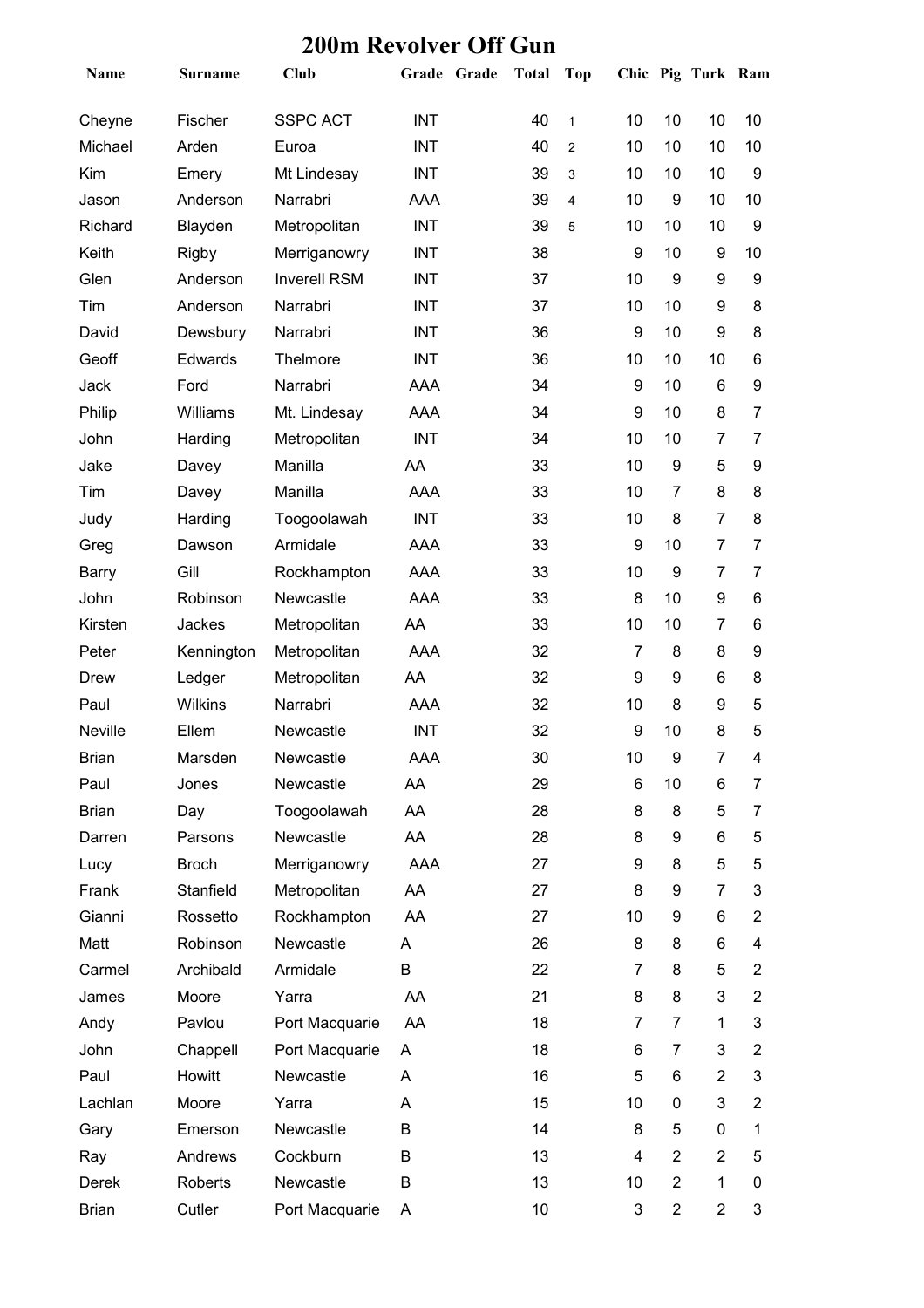| Name         | <b>Surname</b> | <b>Club</b>         | Grade Grade | Total          | Top         |                |                | Chic Pig Turk Ram |                |
|--------------|----------------|---------------------|-------------|----------------|-------------|----------------|----------------|-------------------|----------------|
| Glen         | Anderson       | <b>Inverell RSM</b> | <b>INT</b>  | 34             |             | 10             | 9              | 6                 | 9              |
| Kim          | Emery          | Mt Lindesay         | <b>INT</b>  | 30             |             | 9              | $\overline{7}$ | 5                 | 9              |
| David        | Dewsbury       | Narrabri            | <b>INT</b>  | 25             | $\mathsf 3$ | $\overline{7}$ | 9              | 3                 | 6              |
| John         | Harding        | Metropolitan        | <b>INT</b>  | 25             | 4           | 9              | 6              | 5                 | 5              |
| Keith        | Rigby          | Merriganowry        | <b>INT</b>  | 25             | 5           | 8              | 8              | 6                 | 3              |
| <b>Brian</b> | Marsden        | Newcastle           | <b>INT</b>  | 24             |             | 6              | 9              | $\overline{2}$    | $\overline{7}$ |
| Michael      | Arden          | Euroa               | <b>INT</b>  | 24             |             | 9              | 6              | 3                 | 6              |
| Judy         | Harding        | Toogoolawah         | <b>INT</b>  | 23             |             | 8              | 8              | 3                 | $\overline{4}$ |
| Jake         | Davey          | Manilla             | <b>AAA</b>  | 22             |             | $\overline{7}$ | $\overline{7}$ | $\overline{2}$    | 6              |
| Richard      | Blayden        | Metropolitan        | <b>INT</b>  | 22             |             | 6              | 10             | $\overline{2}$    | 4              |
| Tim          | Anderson       | Narrabri            | <b>INT</b>  | 21             |             | 7              | 5              | 5                 | 4              |
| Philip       | Williams       | Mt. Lindesay        | <b>AAA</b>  | 21             |             | $\overline{7}$ | 8              | 3                 | 3              |
| Greg         | Dawson         | Armidale            | <b>AAA</b>  | 20             |             | 4              | $\overline{7}$ | 4                 | 5              |
| Jason        | Anderson       | Narrabri            | AA          | 20             |             | 8              | 5              | 4                 | 3              |
| Geoff        | Edwards        | Thelmore            | <b>AAA</b>  | 19             |             | $\overline{7}$ | $\overline{4}$ | 5                 | 3              |
| Tim          | Davey          | Manilla             | AA          | 18             |             | 4              | 4              | 5                 | 5              |
| Peter        | Kennington     | Metropolitan        | <b>AAA</b>  | 18             |             | 4              | 6              | 3                 | 5              |
| Jack         | Ford           | Narrabri            | A           | 17             |             | 4              | 5              | $\overline{2}$    | 6              |
| Frank        | Stanfield      | Metropolitan        | AA          | 17             |             | 6              | 3              | $\overline{2}$    | 6              |
| Cheyne       | Fischer        | <b>SSPC ACT</b>     | AA          | 17             |             | 4              | $\overline{7}$ | $\mathbf{1}$      | 5              |
| Matt         | Robinson       | Newcastle           | A           | 17             |             | 5              | 6              | $\overline{2}$    | $\overline{4}$ |
| Carmel       | Archibald      | Armidale            | A           | 16             |             | 4              | $\overline{4}$ | 3                 | 5              |
| Paul         | Wilkins        | Narrabri            | <b>AAA</b>  | 16             |             | 5              | 4              | 5                 | $\overline{2}$ |
| Ray          | Andrews        | Cockburn            | Α           | 16             |             | 6              | 6              | 3                 | 1              |
| Neville      | Ellem          | Newcastle           | <b>INT</b>  | 15             |             | 7              | 2              | 2                 | 4              |
| Derek        | Roberts        | Newcastle           | B           | 15             |             | $\overline{7}$ | 3              | 3                 | $\overline{2}$ |
| Paul         | Jones          | Newcastle           | AA          | 14             |             | $\overline{2}$ | 3              | 5                 | 4              |
| Barry        | Gill           | Rockhampton         | AA          | 14             |             | 3              | 5              | 3                 | 3              |
| Gianni       | Rossetto       | Rockhampton         | AA          | 14             |             | 4              | 4              | 3                 | 3              |
| Lucy         | <b>Broch</b>   | Merriganowry        | AAA         | 14             |             | 4              | 5              | 4                 | 1              |
| Lachlan      | Moore          | Yarra               | A           | 13             |             | 5              | $\mathbf 1$    | 4                 | 3              |
| James        | Moore          | Yarra               | AA          | 13             |             | 3              | 6              | $\overline{2}$    | $\overline{2}$ |
| Kirsten      | Jackes         | Metropolitan        | Α           | 12             |             | $\overline{2}$ | 3              | 4                 | 3              |
| Andy         | Pavlou         | Port Macquarie      | A           | 11             |             | 3              | 5              | 0                 | 3              |
| Darren       | Parsons        | Newcastle           | A           | 11             |             | 5              | $\mathbf 1$    | 3                 | $\overline{2}$ |
| <b>Brian</b> | Day            | Toogoolawah         | A           | 10             |             | 1              | 4              | $\overline{2}$    | 3              |
| John         | Chappell       | Port Macquarie      | A           | 10             |             | 5              | 3              | $\mathbf{1}$      | 1              |
| Paul         | Howitt         | Newcastle           | A           | 10             |             | 6              | $\overline{2}$ | 1                 | 1              |
| Gary         | Emerson        | Newcastle           | A           | 10             |             | 6              | 3              | 1                 | 0              |
| John         | Robinson       | Newcastle           | <b>AAA</b>  | 9              |             | 3              | $\overline{2}$ | 4                 | 0              |
| Drew         | Ledger         | Metropolitan        | A           | 5              |             | $\overline{2}$ | 1              | 1                 | 1              |
| <b>Brian</b> | Cutler         | Port Macquarie      | B           | $\overline{2}$ |             | 1              | $\mathbf{1}$   | 0                 | $\pmb{0}$      |

## **200m Standing Off Gun**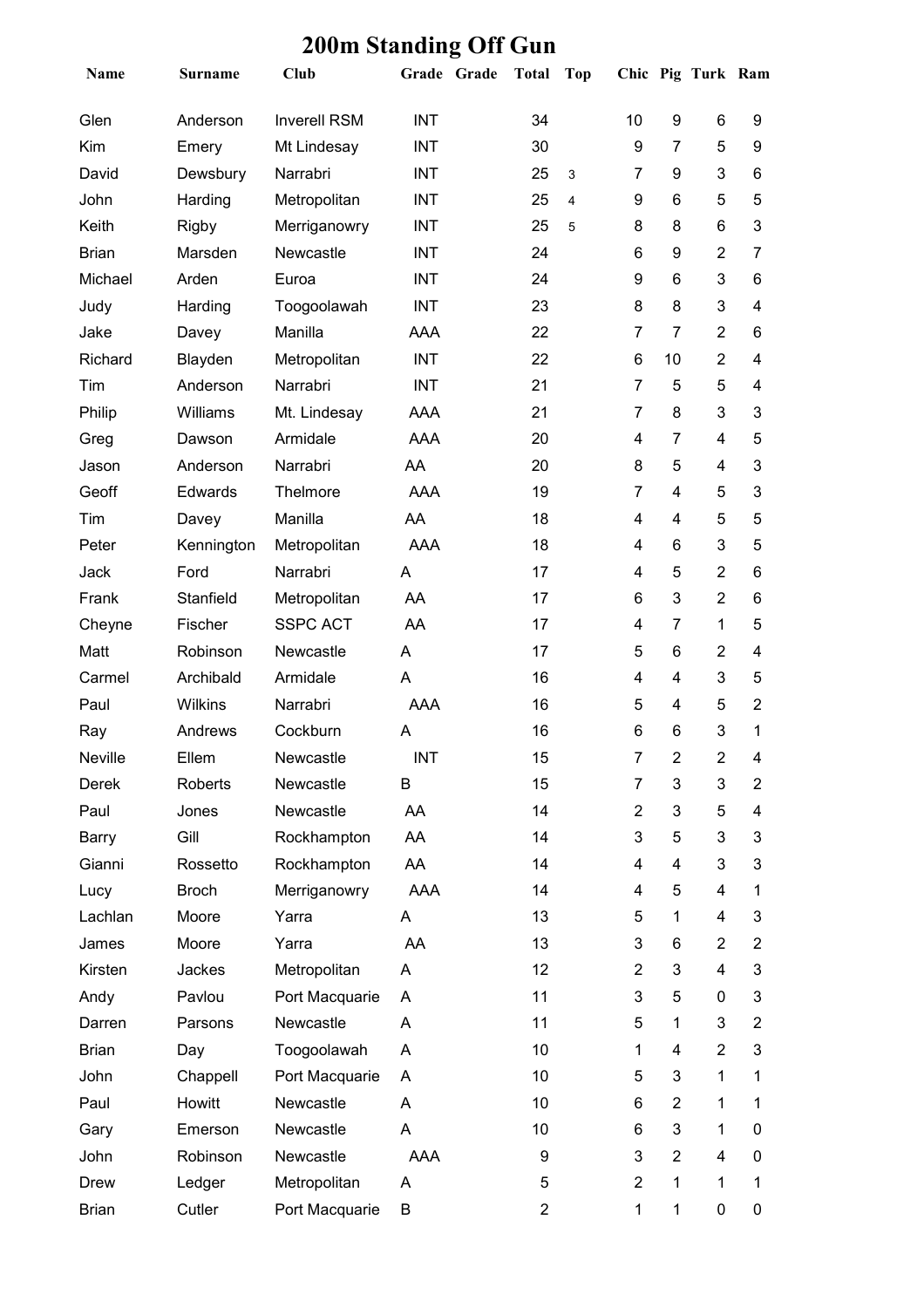# **200m Unlimited Off Gun**

| <b>Name</b>  | <b>Surname</b> | <b>Club</b>         | Grade      | Grade Total |    | <b>Top</b>     | <b>Chick</b>   | Pig            | Turk Ram       |                         |
|--------------|----------------|---------------------|------------|-------------|----|----------------|----------------|----------------|----------------|-------------------------|
| Tim          | Anderson       | Narrabri            | AAA        |             | 39 |                | 10             | 9              | 10             | 10                      |
| Glen         | Anderson       | <b>Inverell RSM</b> | <b>INT</b> |             | 38 |                | 10             | 10             | 8              | 10                      |
| Kim          | Emery          | Mt Lindesay         | <b>INT</b> |             | 36 | $\mathsf 3$    | 10             | 10             | $\overline{7}$ | 9                       |
| Jason        | Anderson       | Narrabri            | AAA        |             | 36 | 4              | 10             | 9              | 8              | 9                       |
| Cheyne       | Fischer        | <b>SSPC ACT</b>     | AAA        |             | 35 |                | 10             | 9              | 8              | 8                       |
| Michael      | Arden          | Euroa               | <b>INT</b> |             | 34 | 6              | 9              | 10             | 7              | 8                       |
| John         | Harding        | Metropolitan        | AAA        |             | 34 | $\overline{7}$ | 9              | 10             | $\overline{7}$ | $\bf 8$                 |
| David        | Dewsbury       | Narrabri            | <b>AAA</b> |             | 33 |                | 10             | 10             | 6              | $\overline{7}$          |
| Peter        | Kennington     | Metropolitan        | AA         |             | 32 |                | 10             | 10             | 6              | 6                       |
| Kirsten      | Jackes         | Metropolitan        | AAA        |             | 31 |                | 10             | $\overline{7}$ | 6              | 8                       |
| Tim          | Davey          | Manilla             | AA         |             | 31 |                | 10             | 9              | 4              | $\bf 8$                 |
| Judy         | Harding        | Toogoolawah         | <b>AAA</b> |             | 31 |                | 10             | $\overline{7}$ | 7              | $\overline{7}$          |
| Geoff        | Edwards        | Thelmore            | AA         |             | 30 |                | $\overline{7}$ | 9              | 5              | 9                       |
| Jack         | Ford           | Narrabri            | AA         |             | 30 |                | 8              | 9              | $\overline{7}$ | 6                       |
| Barry        | Gill           | Rockhampton         | AA         |             | 30 |                | 8              | 9              | 8              | 5                       |
| Richard      | Blayden        | Metropolitan        | <b>AAA</b> |             | 29 |                | 6              | $\overline{7}$ | $\overline{7}$ | 9                       |
| Lachlan      | Moore          | Yarra               | AA         |             | 29 |                | 9              | 9              | 6              | 5                       |
| Gianni       | Rossetto       | Rockhampton         | AA         |             | 28 |                | 8              | 6              | 7              | $\overline{7}$          |
| Frank        | Stanfield      | Metropolitan        | A          |             | 28 |                | 8              | 9              | 6              | 5                       |
| Paul         | Wilkins        | Narrabri            | AA         |             | 28 |                | 8              | 9              | 6              | $\mathbf 5$             |
| Philip       | Williams       | Mt. Lindesay        | <b>AAA</b> |             | 28 |                | 9              | 9              | 5              | 5                       |
| Neville      | Ellem          | Newcastle           | AAA        |             | 28 |                | 10             | 10             | 3              | 5                       |
| <b>Brian</b> | Marsden        | Newcastle           | AA         |             | 27 |                | 9              | 8              | 4              | $\,6$                   |
| Lucy         | <b>Broch</b>   | Merriganowry        | AA         |             | 26 |                | 9              | 8              | 3              | $\,6$                   |
| Jake         | Davey          | Manilla             | AA         |             | 25 |                | 10             | 8              | 3              | 4                       |
| Keith        | <b>Rigby</b>   | Merriganowry        | AAA        |             | 25 |                | 9              | 9              | 5              | $\overline{2}$          |
| Greg         | Dawson         | Armidale            | AA         |             | 24 |                | 10             | 8              | 3              | 3                       |
| <b>Brian</b> | Day            | Toogoolawah         | B          |             | 21 |                | 8              | 3              | 6              | 4                       |
| Andy         | Pavlou         | Port Macquarie      | AA         |             | 19 |                | 5              | $\overline{7}$ | 3              | $\overline{\mathbf{4}}$ |
| John         | Robinson       | Newcastle           | AA         |             | 18 |                | $\overline{7}$ | 6              | 1              | $\overline{\mathbf{4}}$ |
| Drew         | Ledger         | Metropolitan        | AA         |             | 17 |                | 5              | 6              | 0              | $\,6$                   |
| Carmel       | Archibald      | Armidale            | B          |             | 16 |                | 5              | 5              | 3              | $\sqrt{3}$              |
| Paul         | Jones          | Newcastle           | A          |             | 14 |                | 6              | 3              | 0              | 5                       |
| Paul         | Howitt         | Newcastle           | B          |             | 14 |                | 5              | 5              | 1              | $\mathbf{3}$            |
| Derek        | Roberts        | Newcastle           | B          |             | 12 |                | 5              | 4              | $\overline{2}$ | 1                       |
| <b>Brian</b> | Cutler         | Port Macquarie      | Β          |             | 10 |                | 4              | $\overline{2}$ | $\mathbf{1}$   | 3                       |
| Matt         | Robinson       | Newcastle           | Β          |             | 10 |                | 4              | $\overline{2}$ | $\overline{2}$ | $\overline{2}$          |
| Gary         | Emerson        | Newcastle           | B          |             | 9  |                | 5              | 3              | 0              | $\mathbf 1$             |
| John         | Chappell       | Port Macquarie      | Β          |             | 6  |                | 3              | 1              | 0              | $\overline{c}$          |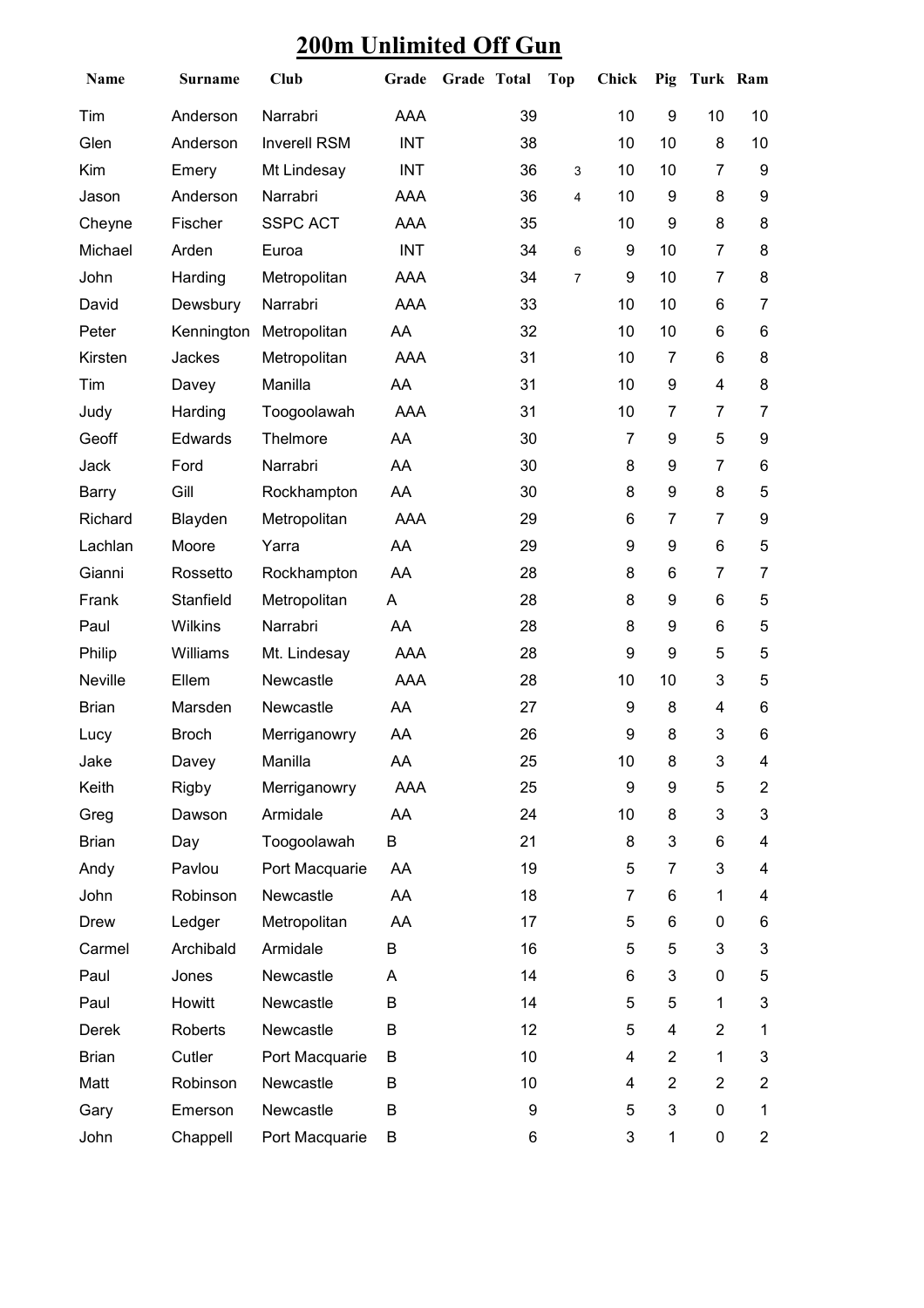|                       | <b>200m Production Open Teams</b> |                          |              |     |      |     |  |  |  |  |  |
|-----------------------|-----------------------------------|--------------------------|--------------|-----|------|-----|--|--|--|--|--|
| Name                  | <b>Surname</b>                    | <b>Total</b>             | <b>Chick</b> | Pig | Turk | Ram |  |  |  |  |  |
| Score                 | 79                                |                          |              |     |      |     |  |  |  |  |  |
| Team                  | <b>NSW</b>                        |                          |              |     |      |     |  |  |  |  |  |
| Team TieBreak Placing |                                   |                          |              |     |      |     |  |  |  |  |  |
| Glen                  | Anderson                          | 40                       | 10           | 10  | 10   | 10  |  |  |  |  |  |
| Kim                   | Emery                             | 39                       | 10           | 10  | 9    | 10  |  |  |  |  |  |
|                       |                                   | <b>Team Animal Count</b> | 20           | 20  | 19   | 20  |  |  |  |  |  |
| Score                 | 73                                |                          |              |     |      |     |  |  |  |  |  |
| Team                  | <b>QLD</b>                        |                          |              |     |      |     |  |  |  |  |  |
| Team TieBreak Placing |                                   |                          |              |     |      |     |  |  |  |  |  |
| John                  | Harding                           | 40                       | 10           | 10  | 10   | 10  |  |  |  |  |  |
| Peter                 | Kennington                        | 33                       | 7            | 10  | 10   | 6   |  |  |  |  |  |
|                       |                                   | <b>Team Animal Count</b> | 17           | 20  | 20   | 16  |  |  |  |  |  |
| Score                 | 72                                |                          |              |     |      |     |  |  |  |  |  |
| Team                  | <b>VIC</b>                        |                          |              |     |      |     |  |  |  |  |  |
| Team TieBreak Placing |                                   |                          |              |     |      |     |  |  |  |  |  |
| Michael               | Arden                             | 39                       | 10           | 10  | 10   | 9   |  |  |  |  |  |
| Lachlan               | Moore                             | 33                       | 6            | 10  | 7    | 10  |  |  |  |  |  |
|                       |                                   | <b>Team Animal Count</b> | 16           | 20  | 17   | 19  |  |  |  |  |  |

# **200m Revolver Open Teams**

| Name                  | <b>Surname</b> | <b>Total</b>             | <b>Chick</b> | Pig | Turk | Ram            |
|-----------------------|----------------|--------------------------|--------------|-----|------|----------------|
| Score                 | 74             |                          |              |     |      |                |
| Team                  | <b>NSW</b>     |                          |              |     |      |                |
| Team TieBreak Placing |                |                          |              |     |      |                |
| Tim                   | Anderson       | 37                       | 10           | 10  | 9    | 8              |
| Glen                  | Anderson       | 37                       | 10           | 9   | 9    | 9              |
|                       |                | <b>Team Animal Count</b> | 20           | 19  | 18   | 17             |
| Score                 | 67             |                          |              |     |      |                |
| Team                  | QLD            |                          |              |     |      |                |
| Team TieBreak Placing |                |                          |              |     |      |                |
| John                  | Harding        | 34                       | 10           | 10  | 7    | 7              |
| Judy                  | Harding        | 33                       | 10           | 8   | 7    | 8              |
|                       |                | <b>Team Animal Count</b> | 20           | 18  | 14   | 15             |
| Score                 | 55             |                          |              |     |      |                |
| Team                  | <b>VIC</b>     |                          |              |     |      |                |
| Team TieBreak Placing |                |                          |              |     |      |                |
| Michael               | Arden          | 40                       | 10           | 10  | 10   | 10             |
| Lachlan               | Moore          | 15                       | 10           | 0   | 3    | $\overline{2}$ |
|                       |                | <b>Team Animal Count</b> | 20           | 10  | 13   | 12             |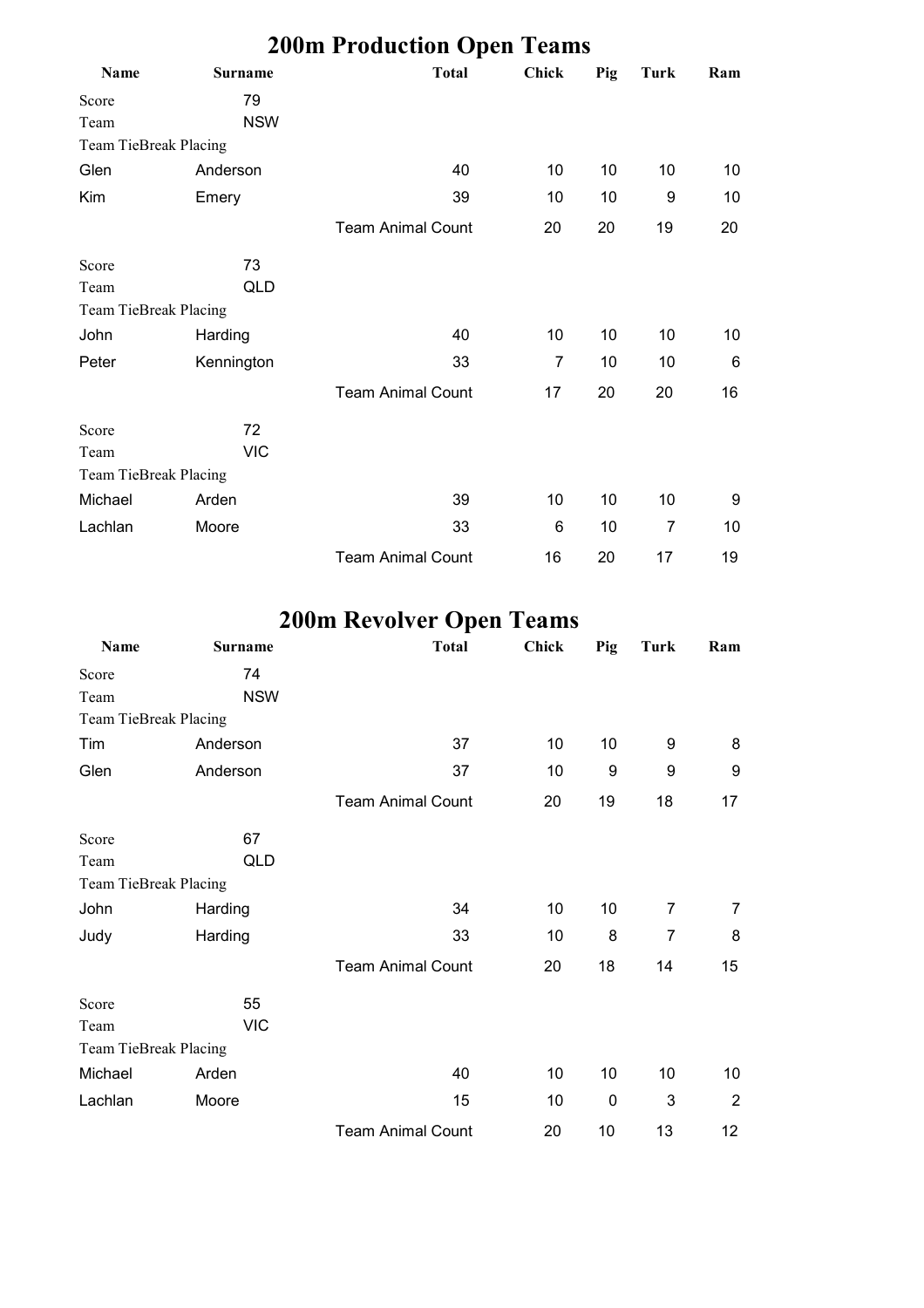|                       |                | <b>200m Standing Open Teams</b> |              |                |             |                           |
|-----------------------|----------------|---------------------------------|--------------|----------------|-------------|---------------------------|
|                       |                | <b>Match Date</b>               |              |                |             | Friday, 14 September 2018 |
| <b>Name</b>           | <b>Surname</b> | <b>Total</b>                    | <b>Chick</b> | Pig            | <b>Turk</b> | Ram                       |
| Score                 | 64             |                                 |              |                |             |                           |
| Team                  | <b>NSW</b>     |                                 |              |                |             |                           |
| Team TieBreak Placing |                |                                 |              |                |             |                           |
| Glen                  | Anderson       | 34                              | 10           | 9              | 6           | 9                         |
| Kim                   | Emery          | 30                              | 9            | 7              | 5           | 9                         |
|                       |                | <b>Team Animal Count</b>        | 19           | 16             | 11          | 18                        |
| Score                 | 41             |                                 |              |                |             |                           |
| Team                  | <b>QLD</b>     |                                 |              |                |             |                           |
| Team TieBreak Placing |                |                                 |              |                |             |                           |
| Judy                  | Harding        | 23                              | 8            | 8              | 3           | 4                         |
| Peter                 | Kennington     | 18                              | 4            | 6              | 3           | 5                         |
|                       |                | <b>Team Animal Count</b>        | 12           | 14             | 6           | 9                         |
| Score                 | 37             |                                 |              |                |             |                           |
| Team                  | <b>VIC</b>     |                                 |              |                |             |                           |
| Team TieBreak Placing |                |                                 |              |                |             |                           |
| Michael               | Arden          | 24                              | 9            | 6              | 3           | 6                         |
| Lachlan               | Moore          | 13                              | 5            | 1              | 4           | 3                         |
|                       |                | <b>Team Animal Count</b>        | 14           | $\overline{7}$ | 7           | 9                         |

## **200m Unlimited Open Teams**

| Name                  | <b>Surname</b> | л.<br><b>Total</b>       | <b>Chick</b> | Pig            | Turk           | Ram            |
|-----------------------|----------------|--------------------------|--------------|----------------|----------------|----------------|
|                       |                |                          |              |                |                |                |
| Score                 | 74             |                          |              |                |                |                |
| Team                  | <b>NSW</b>     |                          |              |                |                |                |
| Team TieBreak Placing |                |                          |              |                |                |                |
| Glen                  | Anderson       | 38                       | 10           | 10             | 8              | 10             |
| Kim                   | Emery          | 36                       | 10           | 10             | 7              | 9              |
|                       |                | <b>Team Animal Count</b> | 20           | 20             | 15             | 19             |
| Score                 | 65             |                          |              |                |                |                |
| Team                  | QLD            |                          |              |                |                |                |
| Team TieBreak Placing |                |                          |              |                |                |                |
| John                  | Harding        | 34                       | 9            | 10             | 7              | 8              |
| Judy                  | Harding        | 31                       | 10           | $\overline{7}$ | $\overline{7}$ | $\overline{7}$ |
|                       |                | <b>Team Animal Count</b> | 19           | 17             | 14             | 15             |
| Score                 | 63             |                          |              |                |                |                |
| Team                  | <b>VIC</b>     |                          |              |                |                |                |
| Team TieBreak Placing |                |                          |              |                |                |                |
| Michael               | Arden          | 34                       | 9            | 10             | 7              | 8              |
| Lachlan               | Moore          | 29                       | 9            | 9              | 6              | 5              |
|                       |                | <b>Team Animal Count</b> | 18           | 19             | 13             | 13             |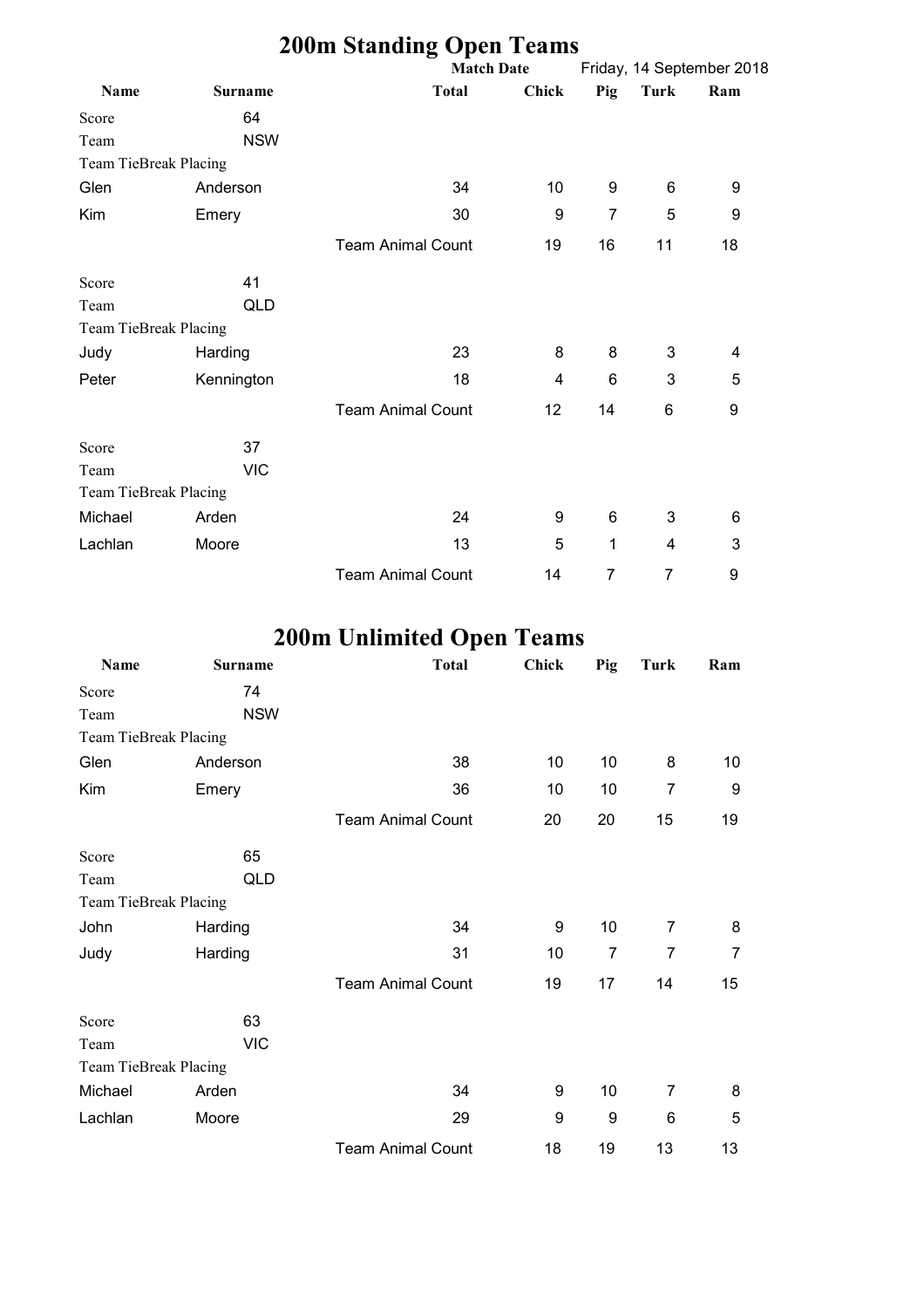# **200m Aggregate Open Teams**

|                |            | <b>Name</b> | <b>Surname</b> | <b>Total</b> | Chic                    |                  | Pig Turk Ram        |                  |
|----------------|------------|-------------|----------------|--------------|-------------------------|------------------|---------------------|------------------|
|                |            |             |                |              |                         |                  |                     |                  |
| Team           | <b>NSW</b> |             |                |              |                         |                  |                     |                  |
| Score          |            | 79          |                |              |                         |                  |                     |                  |
| Production200m |            | Glen        | Anderson       | 40           | 10                      | 10               | 10                  | 10 <sup>°</sup>  |
|                |            | Kim         | Emery          | 39           | 10                      | 10               | $\boldsymbol{9}$    | 10               |
|                |            |             |                |              |                         |                  |                     |                  |
| Team           | <b>NSW</b> |             |                |              |                         |                  |                     |                  |
| Score          |            | 74          |                |              |                         |                  |                     |                  |
| Revolver200m   |            |             |                |              |                         |                  |                     |                  |
|                |            | Glen        | Anderson       | 37           | 10                      | $\boldsymbol{9}$ | 9                   | 9                |
|                |            | Tim         | Anderson       | 37           | 10                      | 10               | $\boldsymbol{9}$    | $\bf 8$          |
| Team           | <b>NSW</b> |             |                |              |                         |                  |                     |                  |
| Score          |            | 64          |                |              |                         |                  |                     |                  |
| Standing200m   |            |             |                |              |                         |                  |                     |                  |
|                |            | Glen        | Anderson       | 34           | 10                      | 9                | 6                   | 9                |
|                |            | Kim         | Emery          | 30           | $\boldsymbol{9}$        | $\overline{7}$   | 5                   | $\boldsymbol{9}$ |
|                |            |             |                |              |                         |                  |                     |                  |
| Team           | <b>NSW</b> |             |                |              |                         |                  |                     |                  |
| Score          |            | 64          |                |              |                         |                  |                     |                  |
| Unlimited200m  |            |             |                |              |                         |                  |                     |                  |
|                |            | Glen<br>Kim | Anderson       | 38           | 10<br>10                | 10<br>10         | 8<br>$\overline{7}$ | 10 <sup>°</sup>  |
|                |            |             | Emery          | 36           |                         |                  |                     | 9                |
|                |            |             |                |              |                         |                  |                     |                  |
| Team           | QLD        |             |                |              |                         |                  |                     |                  |
| Score          |            | 73          |                |              |                         |                  |                     |                  |
| Production200m |            |             |                |              |                         |                  |                     |                  |
|                |            | John        | Harding        | 40           | 10                      | 10               | 10                  | 10               |
|                |            | Peter       | Kennington     | 33           | $\overline{7}$          | 10               | 10                  | $\,6\,$          |
|                |            |             |                |              |                         |                  |                     |                  |
| Team           | QLD        |             |                |              |                         |                  |                     |                  |
| Score          |            | 67          |                |              |                         |                  |                     |                  |
| Revolver200m   |            | John        | Harding        | 34           | 10                      | 10               | $\overline{7}$      | $\overline{7}$   |
|                |            | Judy        | Harding        | 33           | 10                      | 8                | $\overline{7}$      | 8                |
|                |            |             |                |              |                         |                  |                     |                  |
| Team           | QLD        |             |                |              |                         |                  |                     |                  |
| Score          |            | 41          |                |              |                         |                  |                     |                  |
| Standing200m   |            |             |                |              |                         |                  |                     |                  |
|                |            | Judy        | Harding        | 23           | 8                       | 8                | 3                   | 4                |
|                |            | Peter       | Kennington     | 18           | $\overline{\mathbf{4}}$ | 6                | 3                   | 5                |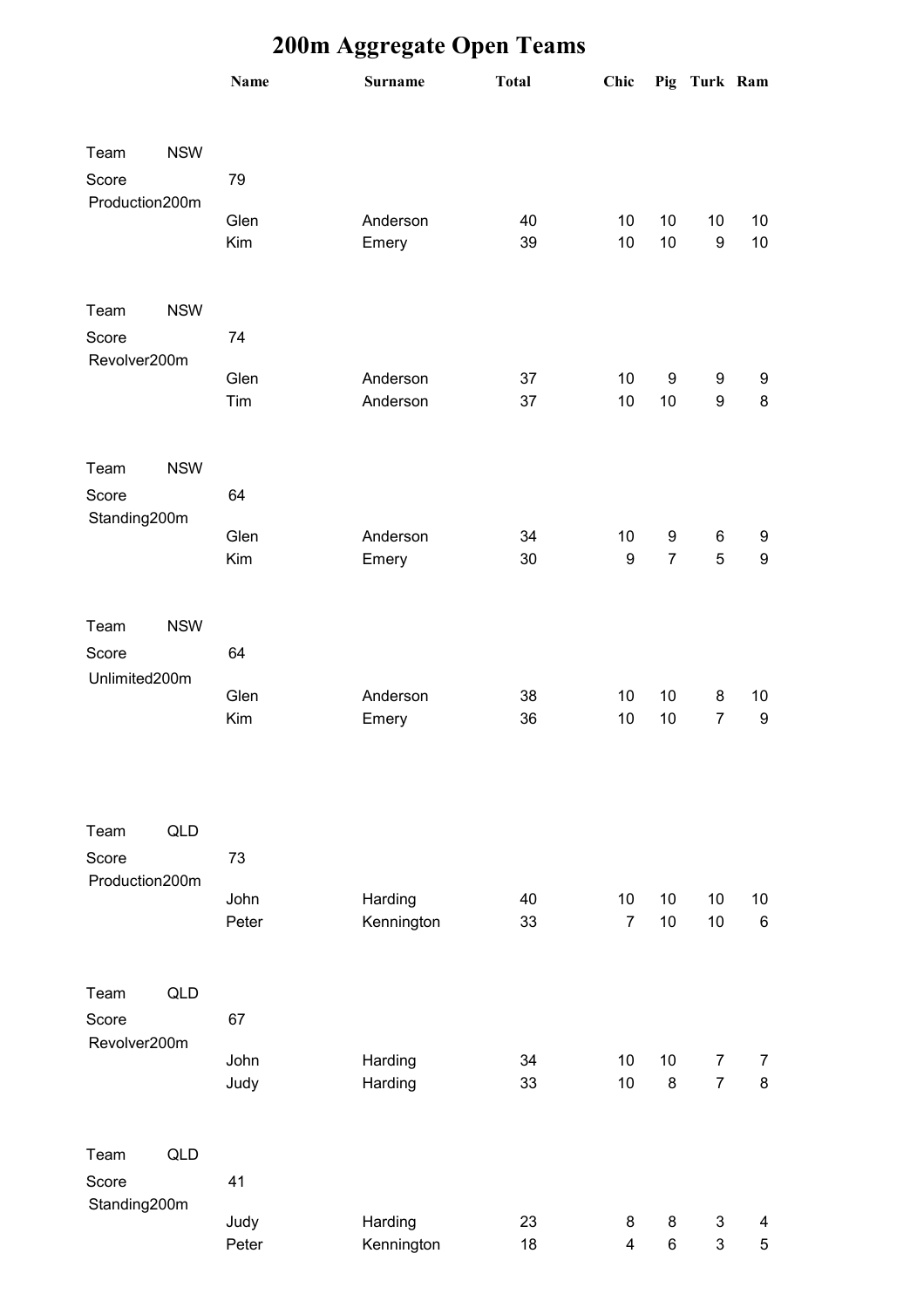| Team                  | QLD        |         |         |    |                  |                  |                |                |
|-----------------------|------------|---------|---------|----|------------------|------------------|----------------|----------------|
| Score                 |            | 65      |         |    |                  |                  |                |                |
| Unlimited200m         |            |         |         |    |                  |                  |                |                |
|                       |            | John    | Harding | 34 | $\boldsymbol{9}$ | 10               | $\overline{7}$ | 8              |
|                       |            | Judy    | Harding | 31 | 10               | $\overline{7}$   | $\overline{7}$ | $\overline{7}$ |
|                       |            |         |         |    |                  |                  |                |                |
|                       |            |         |         |    |                  |                  |                |                |
|                       |            |         |         |    |                  |                  |                |                |
| Team                  | <b>VIC</b> |         |         |    |                  |                  |                |                |
| Score                 |            | 72      |         |    |                  |                  |                |                |
| Production200m        |            |         |         |    |                  |                  |                |                |
|                       |            | Michael | Arden   | 39 | 10               | 10               | 10             | 9              |
|                       |            | Lachlan | Moore   | 33 | $\,6$            | 10               | $\overline{7}$ | 10             |
|                       |            |         |         |    |                  |                  |                |                |
| Team                  | <b>VIC</b> |         |         |    |                  |                  |                |                |
| Score                 |            | 55      |         |    |                  |                  |                |                |
| Revolver200m          |            |         |         |    |                  |                  |                |                |
|                       |            | Michael | Arden   | 40 | 10               | 10               | 10             | 10             |
|                       |            | Lachlan | Moore   | 15 | 10               | $\pmb{0}$        | 3              | $\overline{2}$ |
|                       |            |         |         |    |                  |                  |                |                |
| Team                  | <b>VIC</b> |         |         |    |                  |                  |                |                |
|                       |            | 37      |         |    |                  |                  |                |                |
| Score<br>Standing200m |            |         |         |    |                  |                  |                |                |
|                       |            | Michael | Arden   | 24 | 9                | 6                | 3              | 6              |
|                       |            | Lachlan | Moore   | 13 | 5                | $\mathbf{1}$     | $\overline{4}$ | 3              |
|                       |            |         |         |    |                  |                  |                |                |
|                       |            |         |         |    |                  |                  |                |                |
| Team                  | <b>VIC</b> |         |         |    |                  |                  |                |                |
| Score                 |            | 63      |         |    |                  |                  |                |                |
| Unlimited200m         |            | Michael | Arden   | 34 | 9                | 10               | $\overline{7}$ |                |
|                       |            | Lachlan | Moore   | 29 | 9                | $\boldsymbol{9}$ | $\,6\,$        | 8<br>5         |
|                       |            |         |         |    |                  |                  |                |                |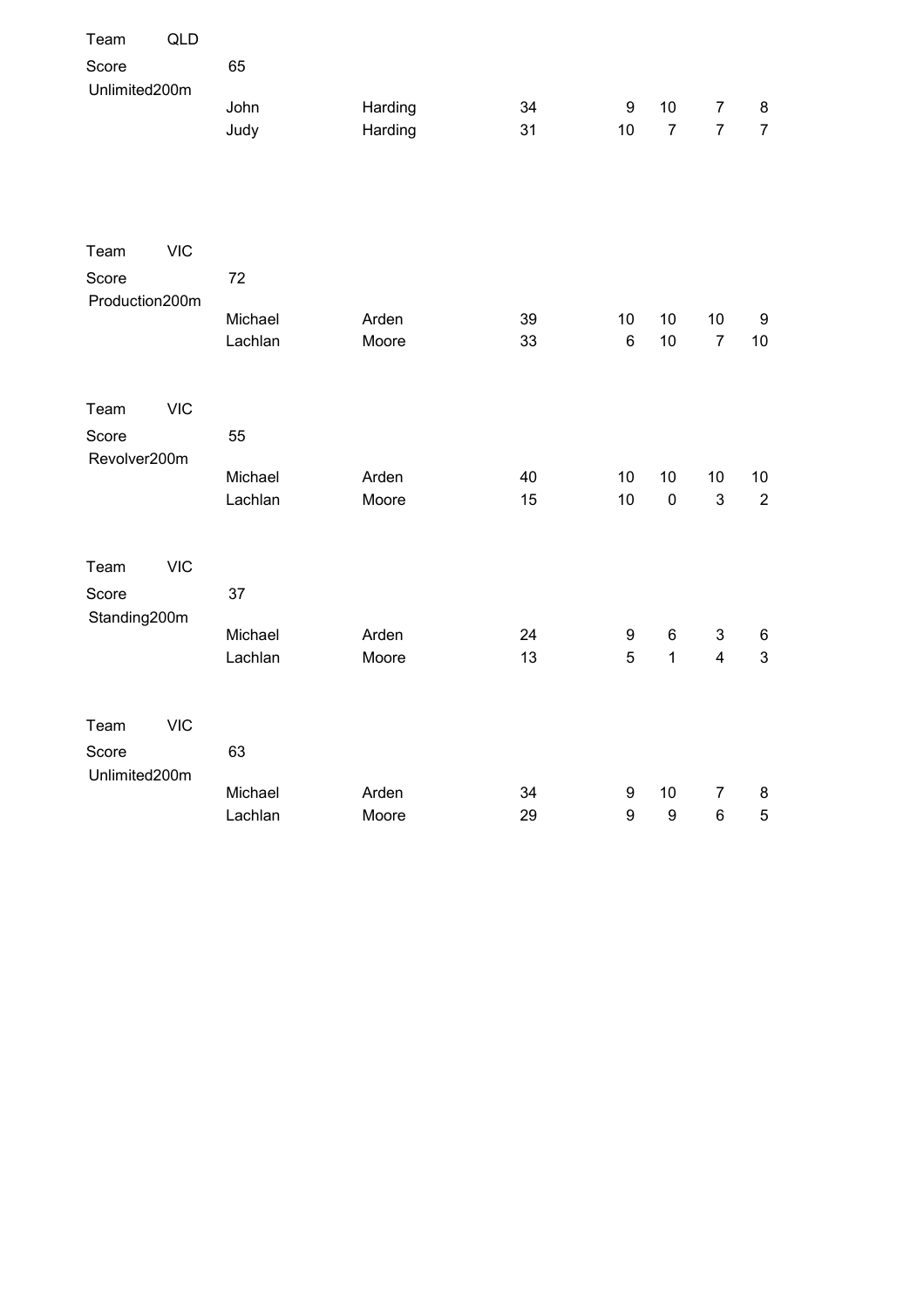|                        |     | Name    | <b>Surname</b> | <b>Total</b> | Chic             |                  | Pig Turk Ram   |                |
|------------------------|-----|---------|----------------|--------------|------------------|------------------|----------------|----------------|
| Team                   | QLD |         |                |              |                  |                  |                |                |
| Score                  |     | 70      |                |              |                  |                  |                |                |
| Production200m         |     | Judy    | Harding        | 37           | 10               | 10               | 8              | 9              |
|                        |     | Kirsten | Jackes         | 33           | $\boldsymbol{9}$ | $\boldsymbol{9}$ | 6              | 9              |
|                        |     |         |                |              |                  |                  |                |                |
| Team                   | QLD |         |                |              |                  |                  |                |                |
| Score                  |     | 66      |                |              |                  |                  |                |                |
| Revolver200m           |     | Judy    | Harding        | 33           | 10               | $\bf 8$          | $\overline{7}$ | 8              |
|                        |     | Kirsten | Jackes         | 33           | 10               | 10               | $\overline{7}$ | $\,6\,$        |
|                        |     |         |                |              |                  |                  |                |                |
| Team                   | QLD |         |                |              |                  |                  |                |                |
| Score<br>Standing200m  |     | 35      |                |              |                  |                  |                |                |
|                        |     | Judy    | Harding        | 23           | 8                | 8                | $\mathfrak{S}$ | $\overline{4}$ |
|                        |     | Kirsten | Jackes         | 12           | $\overline{2}$   | 3                | $\overline{4}$ | $\mathfrak{S}$ |
|                        |     |         |                |              |                  |                  |                |                |
| Team                   | QLD |         |                |              |                  |                  |                |                |
| Score<br>Unlimited200m |     | 62      |                |              |                  |                  |                |                |
|                        |     | Kirsten | Jackes         | 31           | 10               | $\overline{7}$   | 6              | 8              |
|                        |     | Judy    | Harding        | 31           | 10               | $\overline{7}$   | $\overline{7}$ | $\overline{7}$ |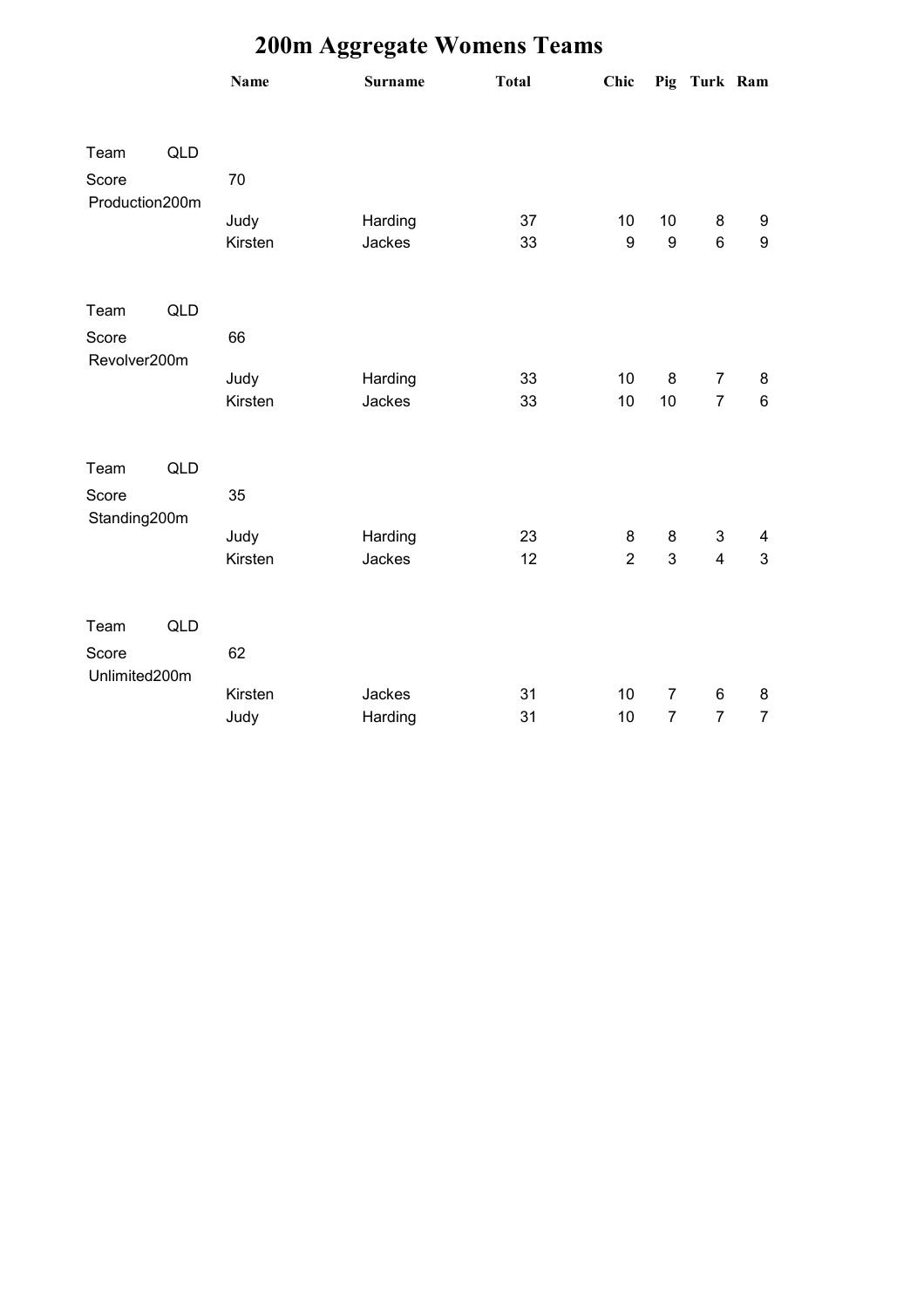### **200m Production**

| Name         |            | <b>Surname</b> | Club                | Grade Total Shoot |    |                         | <b>Chick</b>   | Pig | Turk Ram                  |                |
|--------------|------------|----------------|---------------------|-------------------|----|-------------------------|----------------|-----|---------------------------|----------------|
| Grade        | <b>INT</b> |                |                     |                   |    |                         |                |     |                           |                |
| Cheyne       |            | Fischer        | <b>SSPC ACT</b>     |                   | 40 | 1                       | 10             | 10  | 10                        | 10             |
| Tim          |            | Anderson       | Narrabri            |                   | 40 | $\overline{2}$          | 10             | 10  | 10                        | 10             |
| David        |            | Dewsbury       | Narrabri            |                   | 40 | 3                       | 10             | 10  | 10                        | 10             |
| Glen         |            | Anderson       | <b>Inverell RSM</b> |                   | 40 | $\overline{\mathbf{4}}$ | 10             | 10  | 10                        | 10             |
| Jake         |            | Davey          | Manilla             |                   | 40 | 5                       | 10             | 10  | 10                        | 10             |
| John         |            | Harding        | Metropolitan PSQ    |                   | 40 | $6\phantom{1}6$         | 10             | 10  | 10                        | 10             |
| Tim          |            | Davey          | Manilla             |                   | 40 | $\overline{7}$          | 10             | 10  | 10                        | 10             |
| Kim          |            | Emery          | Mt Lindesay         |                   | 39 |                         | 10             | 10  | 9                         | 10             |
| Michael      |            | Arden          | Euroa               |                   | 39 |                         | 10             | 10  | 10                        | 9              |
| Jason        |            | Anderson       | Narrabri            |                   | 37 |                         | 10             | 10  | $\overline{7}$            | 10             |
| Judy         |            | Harding        | Toogoolawah         |                   | 37 |                         | 10             | 10  | 8                         | 9              |
| Richard      |            | Blayden        | Metropolitan PSQ    |                   | 37 |                         | 10             | 10  | 9                         | 8              |
| Keith        |            | <b>Rigby</b>   | Merriganowry        |                   | 37 |                         | 10             | 10  | 9                         | 8              |
| Philip       |            | Williams       | Mt. Lindesay        |                   | 36 |                         | 10             | 10  | 9                         | $\overline{7}$ |
| Kirsten      |            | Jackes         | Metropolitan PSQ    |                   | 33 |                         | 9              | 9   | 6                         | 9              |
| Neville      |            | Ellem          | Newcastle           |                   | 32 |                         | 8              | 10  | $\overline{7}$            | $\overline{7}$ |
| Paul         |            | <b>Wilkins</b> | Narrabri            |                   | 29 |                         | 10             | 9   | 5                         | 5              |
| Grade        | <b>AAA</b> |                |                     |                   |    |                         |                |     |                           |                |
| Gianni       |            | Rossetto       | Rockhampton         |                   | 36 |                         | 9              | 9   | 8                         | 10             |
| Greg         |            | Dawson         | Armidale            |                   | 36 |                         | 10             | 9   | $\overline{7}$            | 10             |
| <b>Brian</b> |            | Day            | Toogoolawah         |                   | 35 |                         | 10             | 9   | 8                         | 8              |
| James        |            | Moore          | Yarra               |                   | 34 |                         | 10             | 10  | $\overline{7}$            | $\overline{7}$ |
| Peter        |            | Kennington     | Metropolitan PSQ    |                   | 33 |                         | 7              | 10  | 10                        | 6              |
| Geoff        |            | Edwards        | Thelmore            |                   | 33 |                         | 10             | 10  | 8                         | 5              |
| <b>Brian</b> |            | Marsden        | Newcastle           |                   | 32 |                         | 9              | 10  | 5                         | 8              |
| Jack         |            | Ford           | Narrabri            |                   | 32 |                         | 10             | 10  | 6                         | 6              |
| Lucy         |            | <b>Broch</b>   | Merriganowry        |                   | 27 |                         | 10             | 9   | $\ensuremath{\mathsf{3}}$ | 5              |
| John         |            | Robinson       | Newcastle           |                   | 26 |                         | $\overline{7}$ | 8   | 5                         | 6              |
| Barry        |            | Gill           | Rockhampton         |                   | 26 |                         | 7              | 9   | 8                         | $\overline{2}$ |
| Andy         |            | Pavlou         | Port Macquarie      |                   | 21 |                         | 9              | 8   | 1                         | 3              |
| Grade        | AA         |                |                     |                   |    |                         |                |     |                           |                |
| Lachlan      |            | Moore          | Yarra               |                   | 33 |                         | 6              | 10  | $\overline{7}$            | 10             |
| Frank        |            | Stanfield      | Metropolitan PSQ    |                   | 32 |                         | 8              | 9   | $\overline{7}$            | 8              |
| <b>Drew</b>  |            | Ledger         | Metropolitan PSQ    |                   | 31 |                         | 9              | 7   | 6                         | 9              |
| Carmel       |            | Archibald      | Armidale            |                   | 30 |                         | 10             | 9   | $\overline{7}$            | 4              |
| Matt         |            | Robinson       | Newcastle           |                   | 21 |                         | 8              | 6   | 3                         | 4              |
| John         |            | Chappell       | Port Macquarie      |                   | 18 |                         | $\overline{7}$ | 4   | 4                         | 3              |
| <b>Brian</b> |            | Cutler         | Port Macquarie      |                   | 15 |                         | 3              | 5   | $\mathbf{3}$              | 4              |
| Grade        | A          |                |                     |                   |    |                         |                |     |                           |                |
| Paul         |            | Howitt         | Newcastle           |                   | 29 |                         | 9              | 8   | 6                         | 6              |
| Darren       |            | Parsons        | Newcastle           |                   | 19 |                         | 4              | 6   | $\overline{\mathbf{4}}$   | 5              |
| Grade        | B          |                |                     |                   |    |                         |                |     |                           |                |
| Gary         |            | Emerson        | Newcastle           |                   | 16 |                         | 9              | 6   | 1                         | 0              |
| Derek        |            | Roberts        | Newcastle           |                   | 13 |                         | 6              | 4   | 3                         | 0              |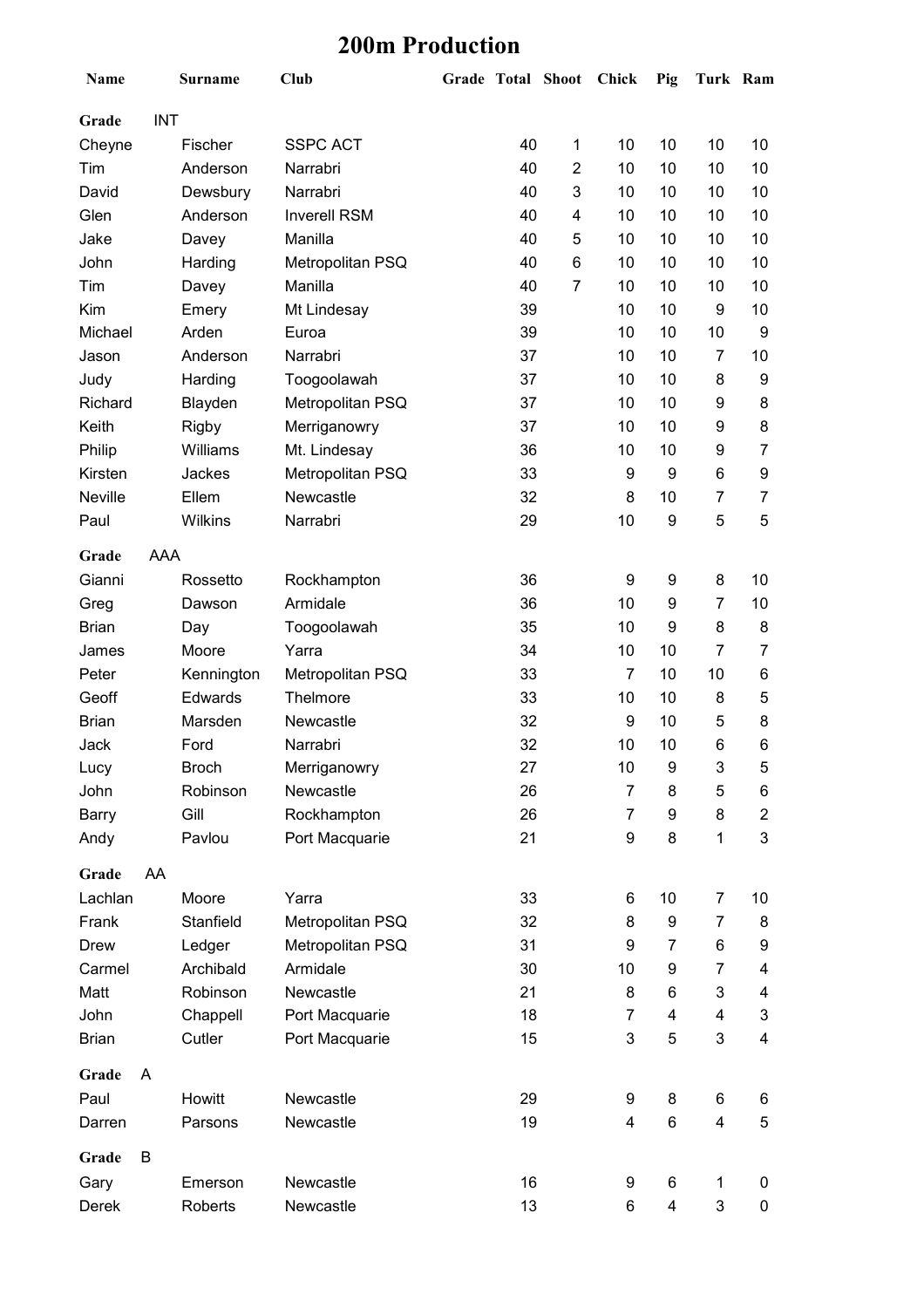#### **200m Revolver**

| Name         |            | Surname        | Club                |    | Grade Total Shoot Chick |                | Pig            | Turk Ram       |                |
|--------------|------------|----------------|---------------------|----|-------------------------|----------------|----------------|----------------|----------------|
| Grade        | <b>INT</b> |                |                     |    |                         |                |                |                |                |
| Cheyne       |            | Fischer        | <b>SSPC ACT</b>     | 40 | 1                       | 10             | 10             | 10             | 10             |
| Michael      |            | Arden          | Euroa               | 40 | $\overline{2}$          | 10             | 10             | 10             | 10             |
| Richard      |            | Blayden        | Metropolitan PSQ    | 39 |                         | 10             | 10             | 10             | 9              |
| Kim          |            | Emery          | Mt Lindesay         | 39 |                         | 10             | 10             | 10             | 9              |
| Keith        |            | Rigby          | Merriganowry        | 38 |                         | 9              | 10             | 9              | 10             |
| Glen         |            | Anderson       | <b>Inverell RSM</b> | 37 |                         | 10             | 9              | 9              | 9              |
| Tim          |            | Anderson       | Narrabri            | 37 |                         | 10             | 10             | 9              | 8              |
|              |            |                |                     |    |                         |                |                |                |                |
| David        |            | Dewsbury       | Narrabri            | 36 |                         | 9              | 10             | 9              | 8              |
| Geoff        |            | Edwards        | Thelmore            | 36 |                         | 10             | 10             | 10             | 6              |
| John         |            | Harding        | Metropolitan PSQ    | 34 |                         | 10             | 10             | 7              | 7              |
| Judy         |            | Harding        | Toogoolawah         | 33 |                         | 10             | 8              | 7              | 8              |
| Neville      |            | Ellem          | Newcastle           | 32 |                         | 9              | 10             | 8              | 5              |
| Grade        | AAA        |                |                     |    |                         |                |                |                |                |
| Jason        |            | Anderson       | Narrabri            | 39 |                         | 10             | 9              | 10             | 10             |
| Jack         |            | Ford           | Narrabri            | 34 |                         | 9              | 10             | 6              | 9              |
| Philip       |            | Williams       | Mt. Lindesay        | 34 |                         | 9              | 10             | 8              | $\overline{7}$ |
| Tim          |            | Davey          | Manilla             | 33 |                         | 10             | $\overline{7}$ | 8              | 8              |
| Greg         |            | Dawson         | Armidale            | 33 |                         | 9              | 10             | 7              | $\overline{7}$ |
| Barry        |            | Gill           | Rockhampton         | 33 |                         | 10             | 9              | 7              | 7              |
| John         |            | Robinson       | Newcastle           | 33 |                         | 8              | 10             | 9              | 6              |
| Peter        |            | Kennington     | Metropolitan PSQ    | 32 |                         | $\overline{7}$ | 8              | 8              | 9              |
| Paul         |            | <b>Wilkins</b> | Narrabri            | 32 |                         | 10             | 8              | 9              | 5              |
| <b>Brian</b> |            | Marsden        | Newcastle           | 30 |                         | 10             | 9              | 7              | 4              |
| Lucy         |            | <b>Broch</b>   | Merriganowry        | 27 |                         | 9              | 8              | 5              | 5              |
| Grade        | AA         |                |                     |    |                         |                |                |                |                |
| Jake         |            | Davey          | Manilla             | 33 |                         | 10             | 9              | 5              | 9              |
| Kirsten      |            | Jackes         | Metropolitan PSQ    | 33 |                         | 10             | 10             | $\overline{7}$ | 6              |
| <b>Drew</b>  |            | Ledger         | Metropolitan PSQ    | 32 |                         | 9              | 9              | 6              | 8              |
| Paul         |            | Jones          | Newcastle           | 29 |                         | 6              | 10             | 6              | $\overline{7}$ |
| <b>Brian</b> |            | Day            | Toogoolawah         | 28 |                         | 8              | 8              | 5              | 7              |
| Darren       |            | Parsons        | Newcastle           | 28 |                         | 8              | 9              | 6              | 5              |
| Frank        |            | Stanfield      | Metropolitan PSQ    | 27 |                         | 8              | 9              | 7              | 3              |
| Gianni       |            | Rossetto       | Rockhampton         | 27 |                         | 10             | 9              | 6              | $\overline{c}$ |
| James        |            | Moore          | Yarra               | 21 |                         | 8              | 8              | 3              | $\overline{2}$ |
| Andy         |            | Pavlou         | Port Macquarie      | 18 |                         | $\overline{7}$ | $\overline{7}$ | 1              | 3              |
| Grade        | A          |                |                     |    |                         |                |                |                |                |
| Matt         |            | Robinson       | Newcastle           | 26 |                         | 8              | 8              | 6              | 4              |
| John         |            | Chappell       | Port Macquarie      | 18 |                         | 6              | 7              | 3              | $\overline{c}$ |
| Paul         |            | Howitt         | Newcastle           | 16 |                         | 5              | 6              | $\overline{2}$ | 3              |
| Lachlan      |            | Moore          | Yarra               | 15 |                         | 10             | 0              | 3              | $\overline{c}$ |
| <b>Brian</b> |            | Cutler         | Port Macquarie      | 10 |                         | 3              | $\overline{2}$ | $\overline{2}$ | 3              |
|              |            |                |                     |    |                         |                |                |                |                |
| Grade        | B          |                |                     |    |                         |                |                |                |                |
| Carmel       |            | Archibald      | Armidale            | 22 |                         | 7              | 8              | 5              | $\overline{2}$ |
| Gary         |            | Emerson        | Newcastle           | 14 |                         | 8              | 5              | 0              | $\mathbf{1}$   |
| Ray          |            | Andrews        | Cockburn            | 13 |                         | 4              | $\overline{2}$ | $\overline{c}$ | 5              |
| Derek        |            | Roberts        | Newcastle           | 13 |                         | 10             | $\overline{2}$ | 1              | 0              |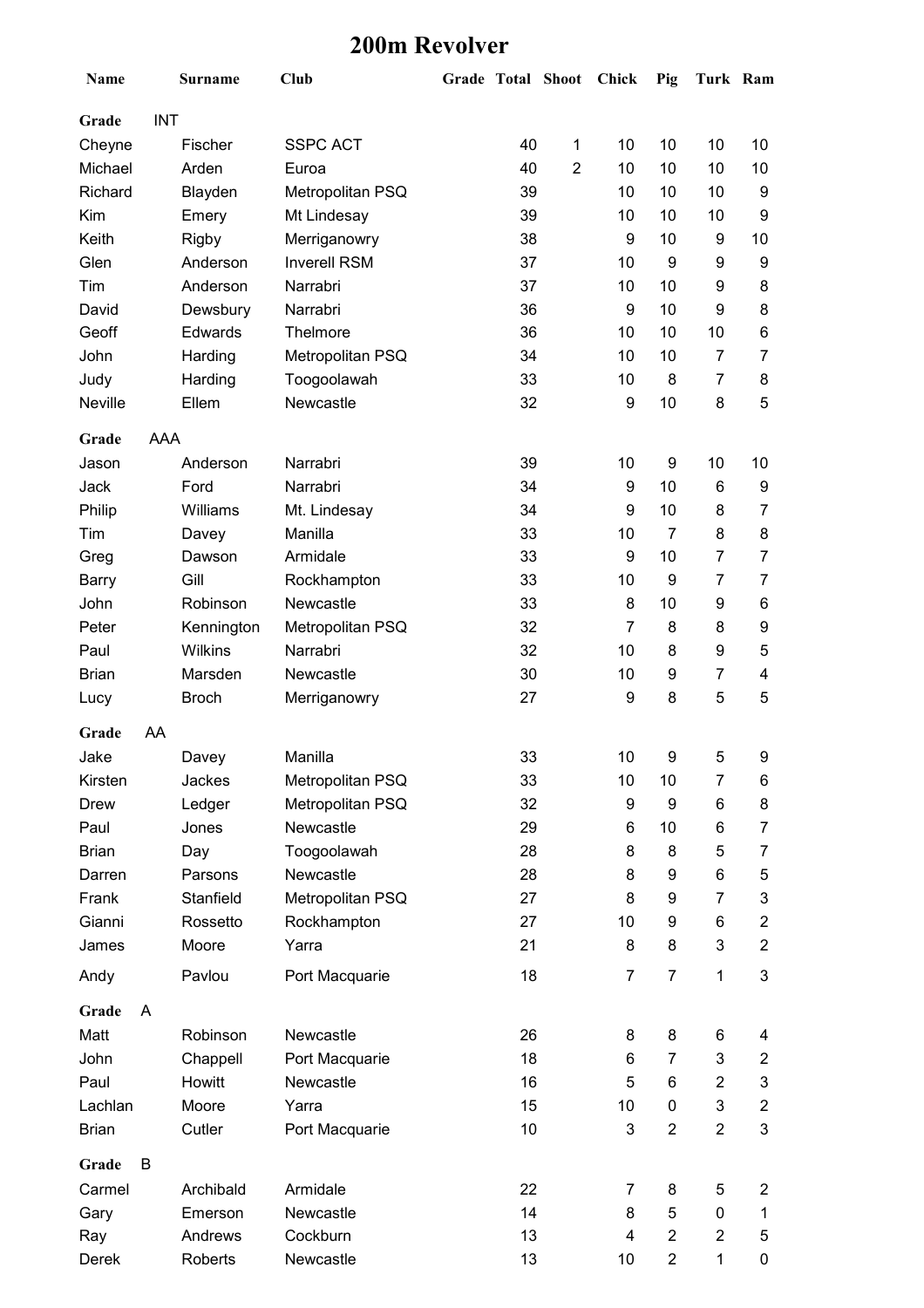# **200m Standing**

| Name          |            | <b>Surname</b> | Club                |                | <b>Grade Total Shoot</b> | Chick          | Pig            | Turk Ram                  |                |
|---------------|------------|----------------|---------------------|----------------|--------------------------|----------------|----------------|---------------------------|----------------|
| Grade         | <b>INT</b> |                |                     |                |                          |                |                |                           |                |
| Glen          |            | Anderson       | <b>Inverell RSM</b> | 34             |                          | 10             | 9              | 6                         | 9              |
| Kim           |            | Emery          | Mt Lindesay         | 30             |                          | 9              | $\overline{7}$ | 5                         | 9              |
| David         |            | Dewsbury       | Narrabri            | 25             |                          | 7              | 9              | 3                         | 6              |
| John          |            | Harding        | Metropolitan PSQ    | 25             |                          | 9              | 6              | 5                         | 5              |
| Keith         |            | <b>Rigby</b>   | Merriganowry        | 25             |                          | 8              | 8              | 6                         | 3              |
| <b>Brian</b>  |            | Marsden        | Newcastle           | 24             |                          | 6              | 9              | $\boldsymbol{2}$          | $\overline{7}$ |
| Michael       |            | Arden          | Euroa               | 24             |                          | 9              | 6              | 3                         | 6              |
| Judy          |            | Harding        | Toogoolawah         | 23             |                          | 8              | 8              | 3                         | 4              |
| Richard       |            | Blayden        | Metropolitan PSQ    | 22             |                          | 6              | 10             | $\boldsymbol{2}$          | 4              |
| Tim           |            | Anderson       | Narrabri            | 21             |                          | 7              | 5              | 5                         | 4              |
| Neville       |            | Ellem          | Newcastle           | 15             |                          | 7              | $\overline{2}$ | $\overline{2}$            | 4              |
|               | <b>AAA</b> |                |                     |                |                          |                |                |                           |                |
| Grade<br>Jake |            | Davey          | Manilla             | 22             |                          | 7              | 7              | $\overline{2}$            | 6              |
| Philip        |            | Williams       | Mt. Lindesay        | 21             |                          | $\overline{7}$ | 8              | 3                         | 3              |
| Greg          |            | Dawson         | Armidale            | 20             |                          | 4              | 7              | 4                         | 5              |
| Geoff         |            | <b>Edwards</b> | Thelmore            | 19             |                          | 7              | 4              | 5                         | 3              |
| Peter         |            | Kennington     | Metropolitan PSQ    | 18             |                          | 4              | 6              | $\ensuremath{\mathsf{3}}$ | 5              |
| Paul          |            | Wilkins        | Narrabri            | 16             |                          | 5              | 4              | 5                         | $\overline{2}$ |
| Lucy          |            | <b>Broch</b>   | Merriganowry        | 14             |                          | 4              | 5              | 4                         | $\mathbf{1}$   |
| John          |            | Robinson       | Newcastle           | 9              |                          | 3              | $\overline{2}$ | 4                         | $\pmb{0}$      |
|               |            |                |                     |                |                          |                |                |                           |                |
| Grade         | AA         |                |                     |                |                          |                |                |                           |                |
| Jason         |            | Anderson       | Narrabri            | 20             |                          | 8              | 5              | 4                         | 3              |
| Tim           |            | Davey          | Manilla             | 18             |                          | 4              | 4              | 5                         | 5              |
| Frank         |            | Stanfield      | Metropolitan PSQ    | 17             |                          | 6              | 3              | $\overline{2}$            | 6              |
| Cheyne        |            | Fischer        | <b>SSPC ACT</b>     | 17             |                          | 4              | 7              | 1                         | 5              |
| Paul          |            | Jones          | <b>Newcastle</b>    | 14             |                          | $\overline{2}$ | 3              | 5                         | 4              |
| Barry         |            | Gill           | Rockhampton         | 14             |                          | 3              | 5              | 3                         | 3              |
| Gianni        |            | Rossetto       | Rockhampton         | 14             |                          | 4              | 4              | $\ensuremath{\mathsf{3}}$ | 3              |
| James         |            | Moore          | Yarra               | 13             |                          | 3              | 6              | $\overline{2}$            | $\overline{2}$ |
| Grade         | A          |                |                     |                |                          |                |                |                           |                |
| Jack          |            | Ford           | Narrabri            | 17             |                          | 4              | 5              | $\overline{2}$            | 6              |
| Matt          |            | Robinson       | Newcastle           | 17             |                          | 5              | 6              | $\overline{2}$            | 4              |
| Carmel        |            | Archibald      | Armidale            | 16             |                          | 4              | 4              | $\ensuremath{\mathsf{3}}$ | 5              |
| Ray           |            | Andrews        | Cockburn            | 16             |                          | 6              | 6              | 3                         | 1              |
| Lachlan       |            | Moore          | Yarra               | 13             |                          | 5              | 1              | 4                         | 3              |
| Kirsten       |            | Jackes         | Metropolitan PSQ    | 12             |                          | $\overline{2}$ | 3              | 4                         | 3              |
| Andy          |            | Pavlou         | Port Macquarie      | 11             |                          | 3              | 5              | 0                         | 3              |
| Darren        |            | Parsons        | Newcastle           | 11             |                          | 5              | 1              | 3                         | $\overline{2}$ |
| <b>Brian</b>  |            | Day            | Toogoolawah         | 10             |                          | 1              | 4              | $\overline{2}$            | 3              |
| John          |            | Chappell       | Port Macquarie      | 10             |                          | 5              | 3              | 1                         | 1              |
| Paul          |            | Howitt         | Newcastle           | 10             |                          | 6              | $\overline{2}$ | 1                         | 1              |
| Gary          |            | Emerson        | Newcastle           | 10             |                          | 6              | 3              | 1                         | 0              |
| Drew          |            | Ledger         | Metropolitan PSQ    | 5              |                          | $\overline{2}$ | 1              | $\mathbf 1$               | $\mathbf 1$    |
| Grade         | B          |                |                     |                |                          |                |                |                           |                |
| Derek         |            | Roberts        | Newcastle           | 15             |                          | 7              | 3              | 3                         | $\overline{2}$ |
| <b>Brian</b>  |            | Cutler         | Port Macquarie      | $\overline{2}$ |                          | $\mathbf 1$    | $\mathbf 1$    | $\boldsymbol{0}$          | 0              |
|               |            |                |                     |                |                          |                |                |                           |                |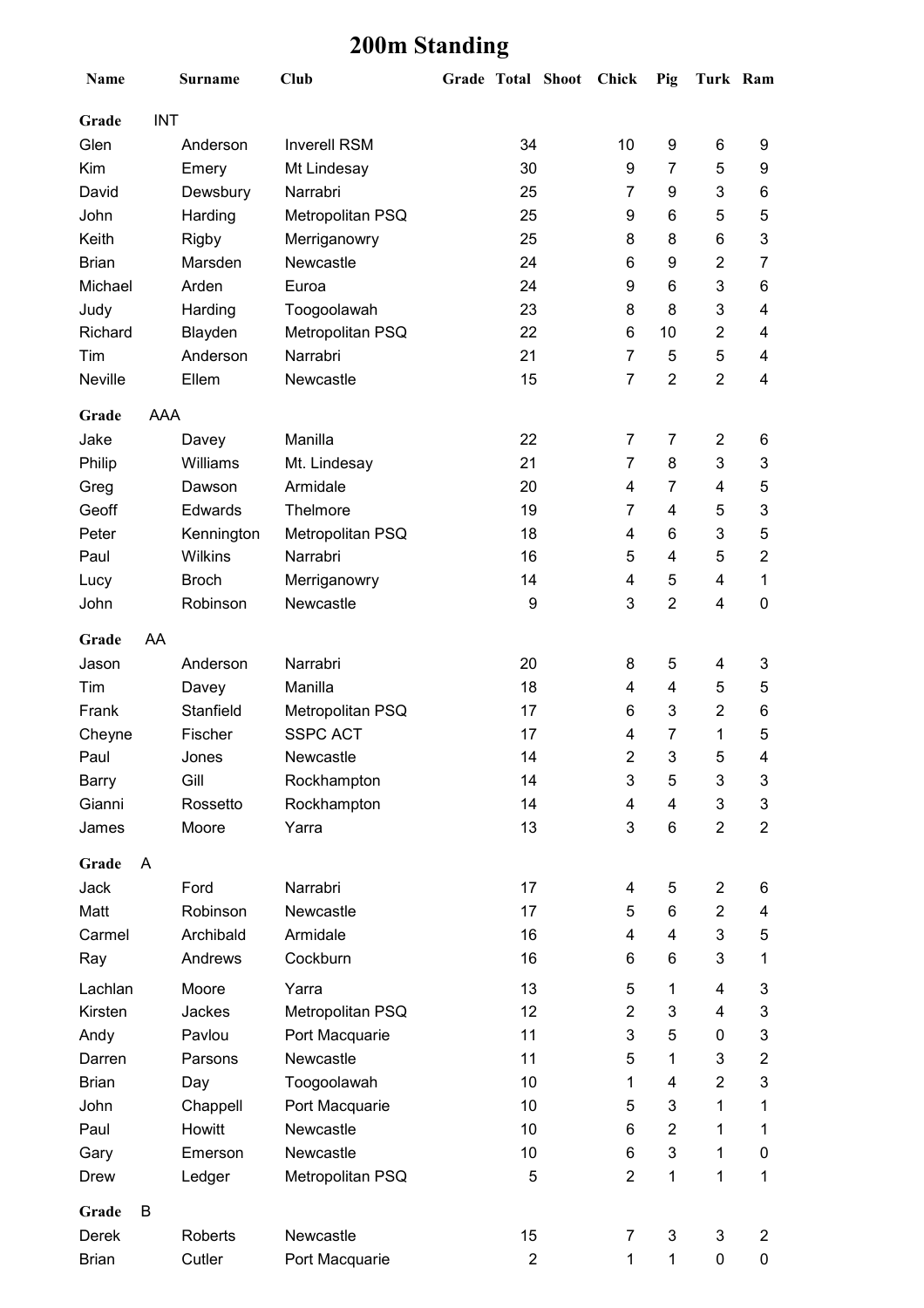#### **200m Unlimited**

| Name             |            | Surname         | <b>Club</b>          | Grade Total | <b>Shoot</b> | <b>Chick</b> | Pig            | Turk Ram       |                           |
|------------------|------------|-----------------|----------------------|-------------|--------------|--------------|----------------|----------------|---------------------------|
| Grade            | <b>INT</b> |                 |                      |             |              |              |                |                |                           |
| Glen             |            | Anderson        | <b>Inverell RSM</b>  | 38          |              | 10           | 10             | 8              | 10                        |
| Kim              |            | Emery           | Mt Lindesay          | 36          |              | 10           | 10             | $\overline{7}$ | 9                         |
| Michael          |            | Arden           | Euroa                | 34          |              | 9            | 10             | $\overline{7}$ | 8                         |
| Grade            | AAA        |                 |                      |             |              |              |                |                |                           |
| Tim              |            | Anderson        | Narrabri             | 39          |              | 10           | 9              | 10             | 10                        |
| Jason            |            | Anderson        | Narrabri             | 36          |              | 10           | 9              | 8              | 9                         |
| Cheyne           |            | Fischer         | <b>SSPC ACT</b>      | 35          |              | 10           | 9              | 8              | 8                         |
| John             |            | Harding         | Metropolitan         | 34          |              | 9            | 10             | 7              | 8                         |
| David            |            | Dewsbury        | Narrabri             | 33          |              | 10           | 10             | 6              | $\overline{7}$            |
| Kirsten          |            | Jackes          | Metropolitan         | 31          |              | 10           | $\overline{7}$ | 6              | 8                         |
| Judy             |            | Harding         | Toogoolawah          | 31          |              | 10           | $\overline{7}$ | $\overline{7}$ | $\overline{7}$            |
| Richard          |            | Blayden         | Metropolitan         | 29          |              | 6            | 7              | 7              | 9                         |
| Philip           |            | Williams        | Mt. Lindesay         | 28          |              | 9            | 9              | 5              | 5                         |
| Neville          |            | Ellem           | Newcastle            | 28          |              | 10           | 10             | 3              | $\mathbf 5$               |
| Keith            |            | Rigby           | Merriganowry         | 25          |              | 9            | 9              | 5              | $\overline{2}$            |
| Grade            | AA         |                 |                      |             |              |              |                |                |                           |
| Peter            |            | Kennington      | Metropolitan         | 32          |              | 10           | 10             | 6              | 6                         |
| Tim              |            | Davey           | Manilla              | 31          |              | 10           | 9              | 4              | 8                         |
| Geoff            |            | Edwards<br>Ford | Thelmore             | 30          |              | 7            | 9              | 5<br>7         | $\boldsymbol{9}$          |
| Jack             |            | Gill            | Narrabri             | 30<br>30    |              | 8<br>8       | 9<br>9         | 8              | 6<br>$\mathbf 5$          |
| Barry<br>Lachlan |            | Moore           | Rockhampton<br>Yarra | 29          |              | 9            | 9              | 6              | $\mathbf 5$               |
| Gianni           |            | Rossetto        | Rockhampton          | 28          |              | 8            | 6              | $\overline{7}$ | $\overline{7}$            |
| Paul             |            | Wilkins         | Narrabri             | 28          |              | 8            | 9              | 6              | 5                         |
| <b>Brian</b>     |            | Marsden         | Newcastle            | 27          |              | 9            | 8              | 4              | 6                         |
| Lucy             |            | <b>Broch</b>    | Merriganowry         | 26          |              | 9            | 8              | 3              | $6\phantom{1}6$           |
| Jake             |            | Davey           | Manilla              | 25          |              | 10           | 8              | 3              | 4                         |
| Greg             |            | Dawson          | Armidale             | 24          |              | 10           | 8              | 3              | 3                         |
| Andy             |            | Pavlou          | Port Macquarie       | 19          |              | 5            | $\overline{7}$ | 3              | 4                         |
| John             |            | Robinson        | Newcastle            | 18          |              | 7            | 6              | $\mathbf{1}$   | 4                         |
| Drew             |            | Ledger          | Metropolitan         | 17          |              | 5            | 6              | 0              | $\,6$                     |
| Grade            | A          |                 |                      |             |              |              |                |                |                           |
| Frank            |            | Stanfield       | Metropolitan         | 28          |              | 8            | 9              | 6              | 5                         |
| Paul             |            | Jones           | Newcastle            | 14          |              | 6            | 3              | $\pmb{0}$      | $\sqrt{5}$                |
| Grade            | B          |                 |                      |             |              |              |                |                |                           |
| <b>Brian</b>     |            | Day             | Toogoolawah          | 21          |              | 8            | 3              | 6              | 4                         |
| Carmel           |            | Archibald       | Armidale             | 16          |              | 5            | 5              | 3              | 3                         |
| Paul             |            | Howitt          | Newcastle            | 14          |              | 5            | 5              | $\mathbf{1}$   | $\ensuremath{\mathsf{3}}$ |
| Derek            |            | Roberts         | Newcastle            | 12          |              | 5            | 4              | $\overline{2}$ | 1                         |
| <b>Brian</b>     |            | Cutler          | Port Macquarie       | 10          |              | 4            | $\overline{2}$ | $\mathbf 1$    | $\ensuremath{\mathsf{3}}$ |
| Matt             |            | Robinson        | Newcastle            | 10          |              | 4            | $\overline{2}$ | $\overline{2}$ | $\boldsymbol{2}$          |
| Gary             |            | Emerson         | Newcastle            | 9           |              | 5            | 3              | 0              | $\mathbf{1}$              |
| John             |            | Chappell        | Port Macquarie       | 6           |              | 3            | 1              | 0              | $\overline{c}$            |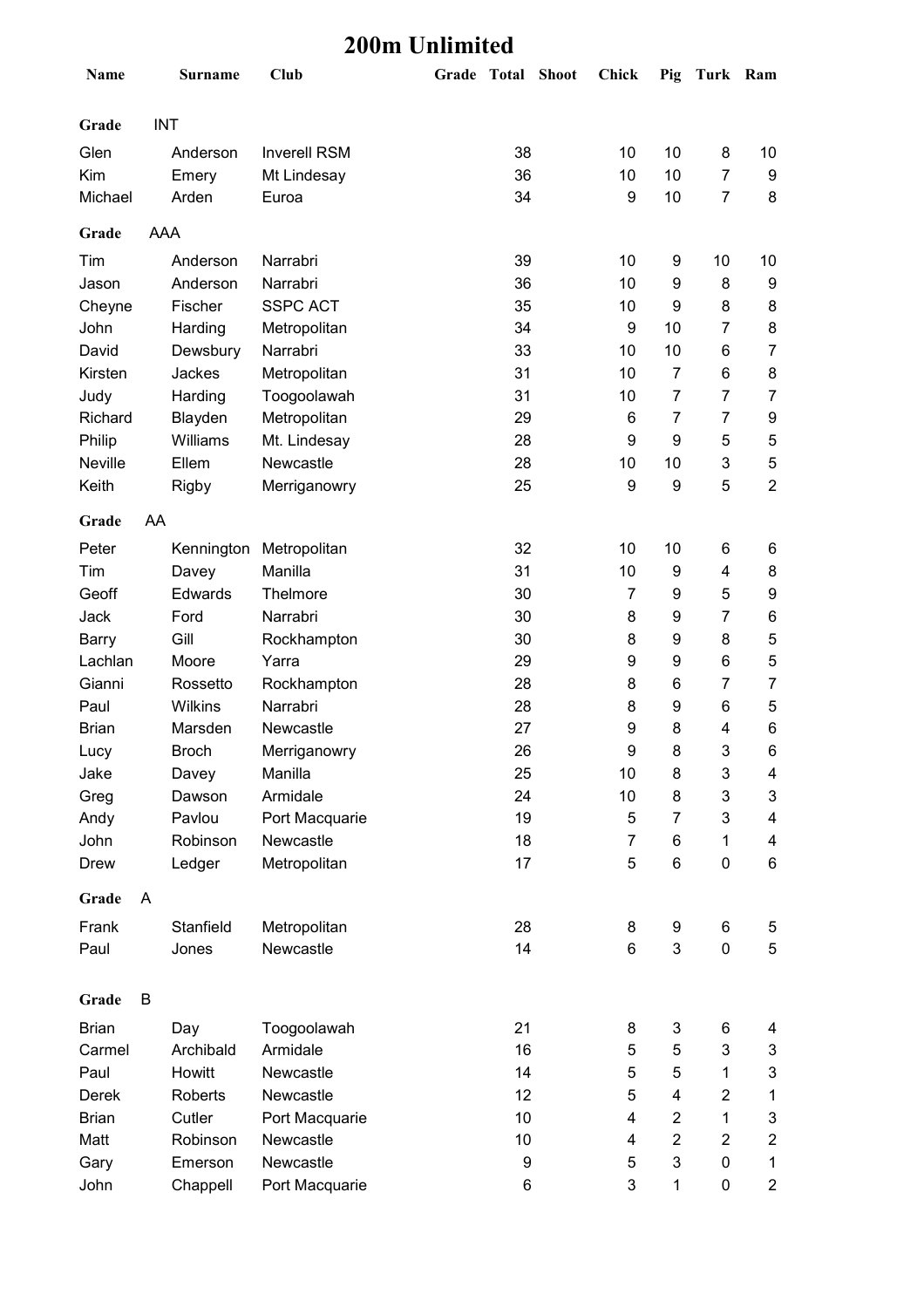| Name         | Surname    | <b>Club</b>         |            | Grade Grade | <b>Total</b> | <b>Top</b> |                |                | Chic Pig Turk Ram |                |
|--------------|------------|---------------------|------------|-------------|--------------|------------|----------------|----------------|-------------------|----------------|
| Cheyne       | Fischer    | <b>SSPC ACT</b>     | <b>INT</b> |             | 40           |            | 10             | 10             | 10                | 10             |
| Glen         | Anderson   | <b>Inverell RSM</b> | <b>AAA</b> |             | 39           |            | 9              | 10             | 10                | 10             |
| Michael      | Arden      | Euroa               | <b>INT</b> |             | 39           |            | 10             | 10             | 10                | 9              |
| Jack         | Ford       | Narrabri            | AA         |             | 39           |            | 10             | 10             | 10                | 9              |
| Judy         | Harding    | Toogoolawah         | <b>INT</b> |             | 39           |            | 10             | 10             | 10                | 9              |
| Jake         | Davey      | Manilla             | AA         |             | 38           |            | 10             | 10             | 9                 | 9              |
| Tim          | Davey      | Manilla             | <b>AAA</b> |             | 38           |            | 10             | 10             | 9                 | 9              |
| Geoff        | Edwards    | Thelmore            | <b>AAA</b> |             | 38           |            | 10             | 10             | 9                 | 9              |
| Jason        | Anderson   | Narrabri            | <b>AAA</b> |             | 37           |            | 10             | 10             | $\overline{7}$    | 10             |
| Lachlan      | Moore      | Yarra               | A          |             | 36           |            | 10             | 10             | 7                 | 9              |
| Kirsten      | Jackes     | Metropiltan PSQ     | AAA        |             | 36           |            | 9              | 10             | 9                 | 8              |
| James        | Moore      | Yarra               | <b>AAA</b> |             | 36           |            | 10             | 10             | 9                 | $\overline{7}$ |
| Peter        | Kennington | Metropolitan        | AAA        |             | 35           |            | 9              | 9              | 10                | $\overline{7}$ |
| Frank        | Stanfield  | Metropolitan        | A          |             | 34           |            | 10             | 7              | 9                 | 8              |
| Barry        | Gill       | Rockhampton         | <b>AAA</b> |             | 34           |            | 9              | 10             | 9                 | 6              |
| Derek        | Roberts    | Newcastle           | A          |             | 34           |            | 10             | 10             | 8                 | 6              |
| Gianni       | Rossetto   | Rockhampton         | AA         |             | 33           |            | 8              | 10             | 7                 | 8              |
| Philip       | Williams   | Mt. Lindesay        | <b>INT</b> |             | 32           |            | 10             | 10             | 5                 | $\overline{7}$ |
| Neville      | Ellem      | Newcastle           | <b>INT</b> |             | 30           |            | 9              | 5              | 8                 | 8              |
| Andy         | Pavlou     | Port Macquarie      | AA         |             | 30           |            | 9              | 7              | 9                 | 5              |
| Brian        | Day        | Toogoolawah         | B          |             | 28           |            | 5              | 9              | 5                 | 9              |
| <b>Brian</b> | Cutler     | Port Macquarie      | AA         |             | 28           |            | 8              | 10             | 5                 | 5              |
| Drew         | Ledger     | Metropolitan        | AA         |             | 27           |            | $\overline{7}$ | 7              | 5                 | 8              |
| John         | Robinson   | Newcastle           | <b>AAA</b> |             | 26           |            | 9              | 8              | 5                 | 4              |
| Kim          | Emery      | Mt Lindesay         | <b>INT</b> |             | 24           |            | 7              | 7              | 6                 | 4              |
| Paul         | Jones      | Newcastle           | AA         |             | 23           |            | 8              | 7              | 4                 | 4              |
| Darren       | Parsons    | Newcastle           | В          |             | 22           |            | 7              | 8              | $\overline{2}$    | 5              |
| Paul         | Howitt     | Newcastle           | A          |             | 20           |            | 5              | 8              | 4                 | 3              |
| John         | Chappell   | Port Macquarie      | B          |             | 19           |            | 5              | $\overline{7}$ | 3                 | 4              |
| Matt         | Robinson   | Newcastle           | B          |             | 19           |            | 8              | 6              | 3                 | 2              |
| Gary         | Emerson    | Newcastle           | В          |             | 12           |            | 4              | 6              | 1                 | 1              |

#### **200m Full Scale Unlimited Off Gun**